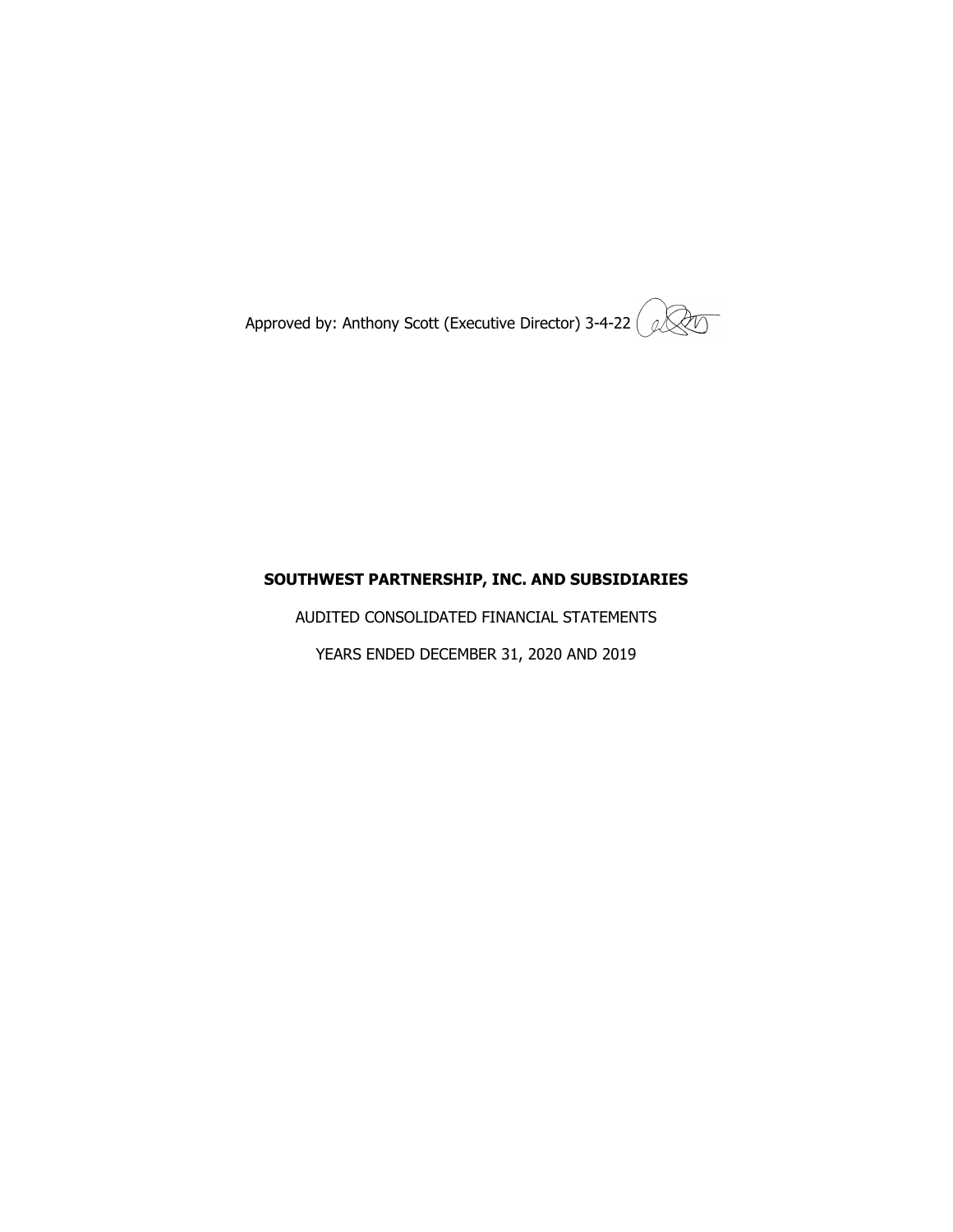## **CONTENTS**

|                                                                                                        | Page     |
|--------------------------------------------------------------------------------------------------------|----------|
| Independent Auditors' Report                                                                           | $1 - 2$  |
| <b>Consolidated Statements of Financial Position</b>                                                   | 3        |
| Consolidated Statement of Activities and Changes in Net Assets<br>for the Year Ended December 31, 2020 | 4        |
| Consolidated Statement of Activities and Changes in Net Assets<br>for the Year Ended December 31, 2019 | 5        |
| <b>Consolidated Statement of Functional Expenses</b><br>for the Year Ended December 31, 2020           | 6        |
| Consolidated Statement of Functional Expenses<br>for the Year Ended December 31, 2019                  | 7        |
| <b>Consolidated Statements of Cash Flows</b>                                                           | 8        |
| Notes to Consolidated Financial Statements                                                             | $9 - 22$ |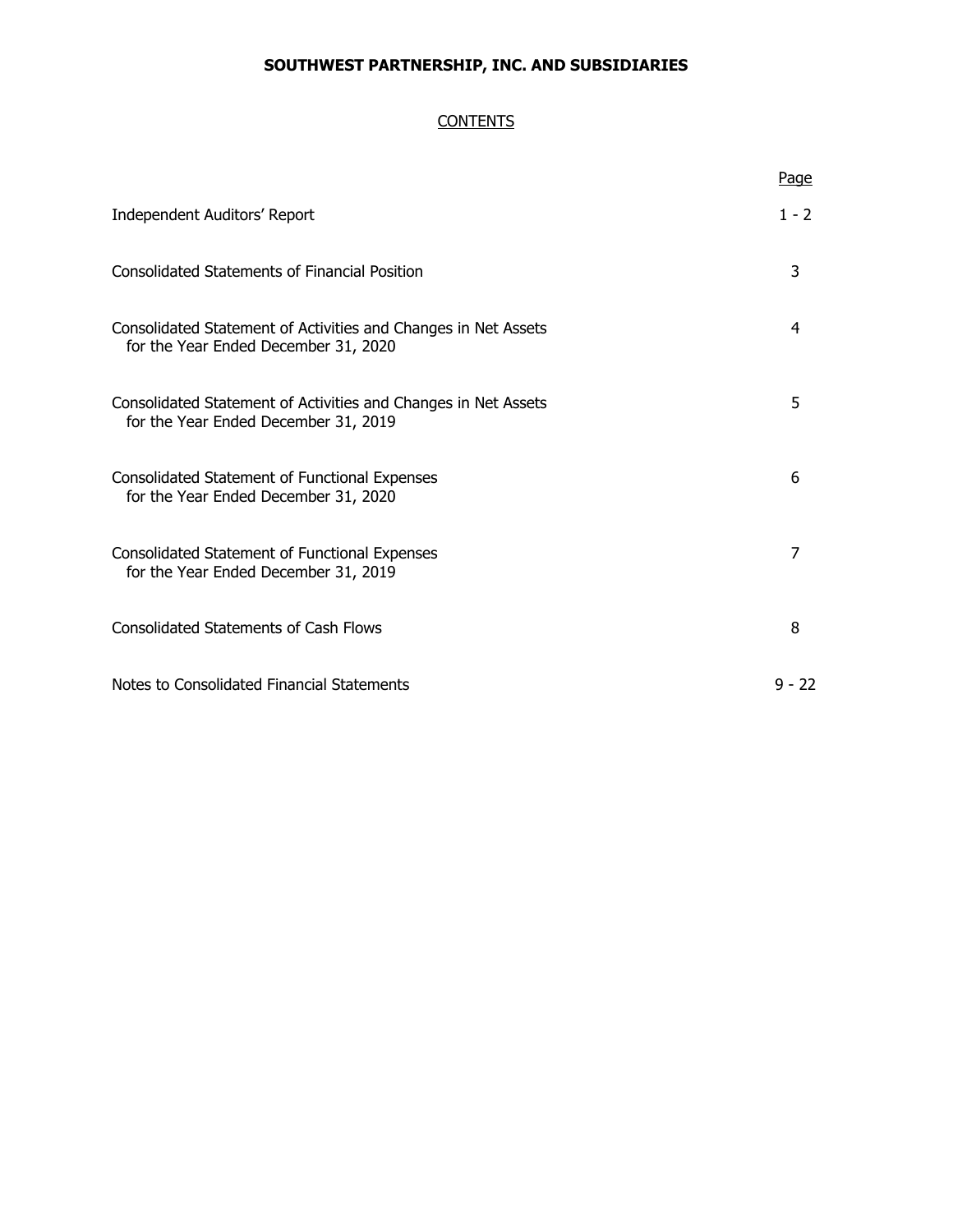

#### Independent Auditors' Report

Board of Directors Southwest Partnership, Inc. and Subsidiaries Baltimore, Maryland

#### **Opinion**

We have audited the accompanying consolidated financial statements of Southwest Partnership, Inc. (a nonprofit organization) and Subsidiaries, which comprise the consolidated statements of financial position as of December 31, 2020 and 2019, and the related consolidated statements of activities and changes in net assets, functional expenses, and cash flows for the years then ended, and the related notes to the consolidated financial statements.

In our opinion, the consolidated financial statements referred to above present fairly, in all material respects, the financial position of Southwest Partnership, Inc. and Subsidiaries as of December 31, 2020 and 2019, and the changes in their net assets and their cash flows for the years then ended in accordance with accounting principles generally accepted in the United States of America.

#### **Basis for Opinion**

We conducted our audits in accordance with auditing standards generally accepted in the United States of America. Our responsibilities under those standards are further described in the Auditor's Responsibilities for the Audit of Financial Statements section of our report. We are required to be independent of Southwest Partnership, Inc. and Subsidiaries and to meet our other ethical responsibilities in accordance with the relevant ethical requirements relating to our audit. We believe that the audit evidence we have obtained is sufficient and appropriate to provide a basis for our audit opinion.

#### **Responsibilities of Management for the Financial Statements**

Management is responsible for the preparation and fair presentation of the consolidated financial statements in accordance with accounting principles generally accepted in the United States of America, and for the design, implementation, and maintenance of internal control relevant to the preparation and fair presentation of consolidated financial statement that are free from material misstatement, whether due to fraud or error.

In preparing the consolidated financial statements, management is required to evaluate whether there are conditions or events, considered in the aggregate, that raise substantial doubt about Southwest Partnership, Inc. and Subsidiaries' ability to continue as a going concern within one year after the date that the financial statements are available to be issued.

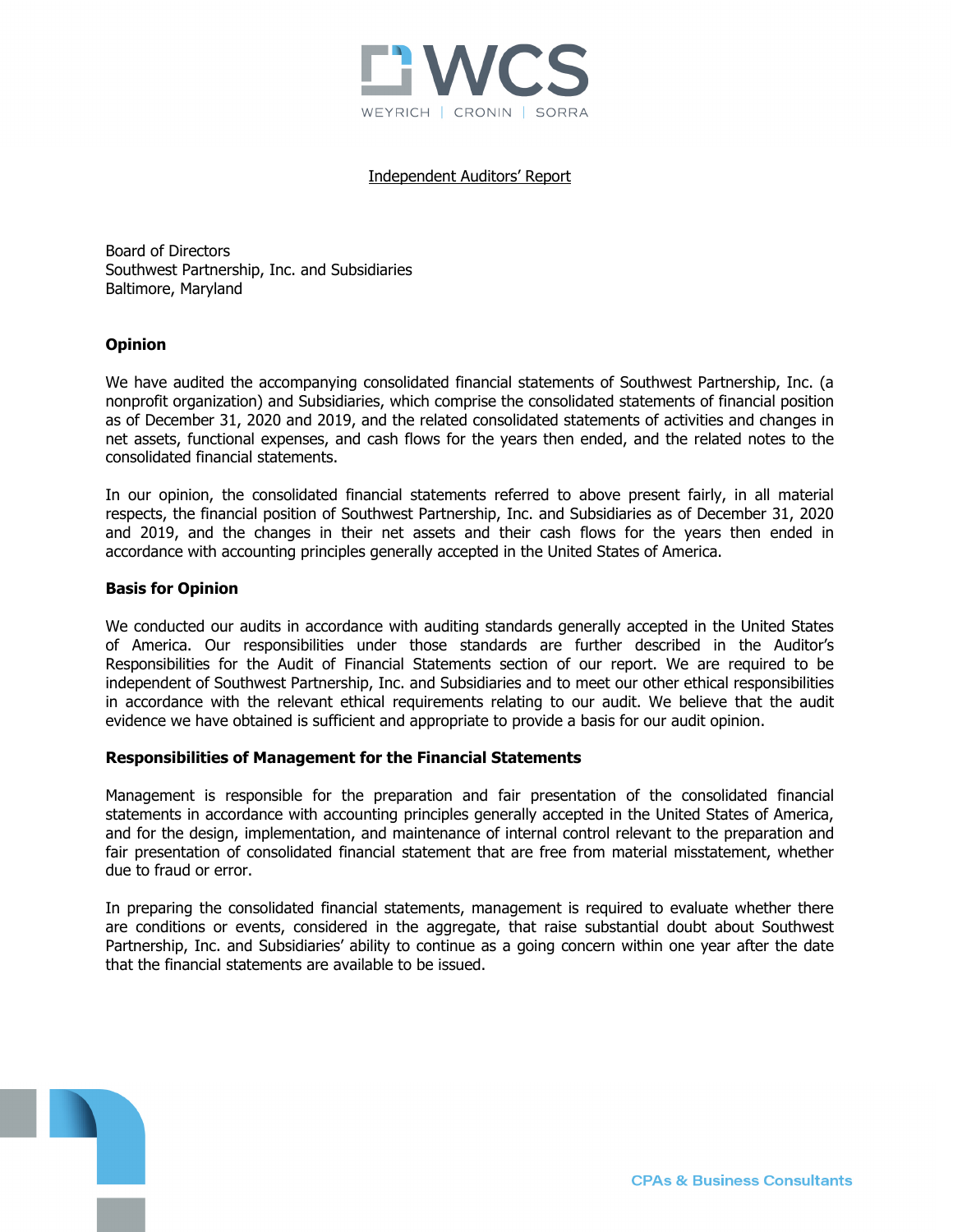### **Auditors' Responsibilities for the Audit of the Financial Statements**

Our objectives are to obtain reasonable assurance about whether the financial statements as a whole are free from material misstatement, whether due to fraud or error, and to issue an auditors' report that includes our opinion. Reasonable assurance is a high level of assurance but is not absolute assurance and therefore is not a guarantee that an audit conducted in accordance with generally accepted auditing standards will always detect a material misstatement when it exists. The risk of not detecting a material misstatement resulting from fraud is higher than for one resulting from error, as fraud may involve collusion, forgery, intentional omissions, misrepresentations, or the override of internal control. Misstatements, including omissions are considered material if there is a substantial likelihood that, individually or in the aggregate, they would influence the judgment made by a reasonable user based on the financial statements.

In performing an audit in accordance with generally accepted auditing standards, we:

- Exercise professional judgment and maintain professional skepticism throughout the audit.
- Identify and assess the risks of material misstatement of the financial statements, whether due to fraud or error, and design and perform audit procedures responsive to those risks. Such procedures include examining, on a test basis, evidence regarding the amounts and disclosures in the financial statements.
- Obtain an understanding of internal control relevant to the audit in order to design audit procedures that are appropriate in the circumstances, but not for the purpose of expressing an opinion on the effectiveness of Southwest Partnership, Inc. and Subsidiaries' internal control. Accordingly, no such opinion is expressed.
- Evaluate the appropriateness of accounting policies used and the reasonableness of significant accounting estimates made by management, as well as evaluate the overall presentation of the financial statements.
- Conclude whether, in our judgment, there are conditions or events, considered in the aggregate, that raise substantial doubt about Southwest Partnership, Inc. and Subsidiaries' ability to continue as a going concern fir a reasonable period of time.

We are required to communicate with those charged with governance regarding, among other matters, the planned scope and timing of the audit, significant audit findings, and certain internal control related matters that we identified during the audit.

## **Emphasis of Matter**

#### Adjustment to Prior Period Financial Statements

As part of our audit of the 2020 financial statements, we audited the adjustment to the 2019 financial statements to retrospectively correct an error as described in Note 20. In our opinion, such adjustments are appropriate and have been properly applied. Our opinion is not modified with respect to that matter.

Wujich, Cronin + Sorra, LLC

Hunt Valley, Maryland March 3, 2022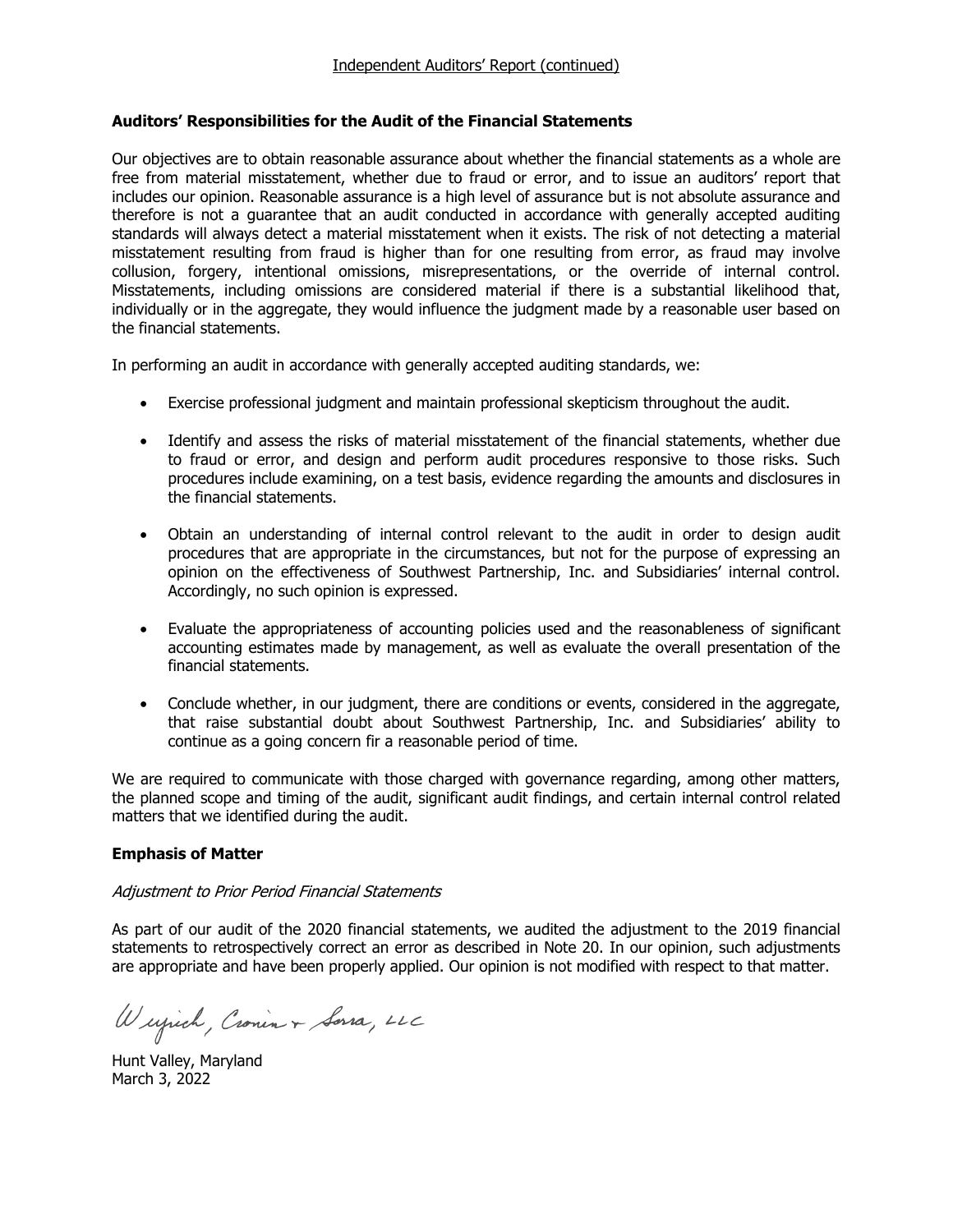## Consolidated Statement of Financial Position December 31, 2020 and 2019

### **ASSETS**

|                                                                          | 2020             | Restated<br>2019 |
|--------------------------------------------------------------------------|------------------|------------------|
| <b>CURRENT ASSETS:</b>                                                   |                  |                  |
| Cash                                                                     | \$<br>870,651    | 494,065<br>\$    |
| Grants and contributions receivable                                      | 209,841<br>6,024 | 191,060<br>$-0-$ |
| Other receivables (custodial funds)<br>Loans receivable, current portion | 4,573            | 5,069            |
| Prepaid expenses                                                         | 5,034            | 1,298            |
| <b>Total Current Assets</b>                                              | 1,096,123        | 691,492          |
| PROPERTY AND EQUIPMENT, NET                                              | 1,825,843        | 1,655,784        |
| <b>OTHER ASSETS:</b>                                                     |                  |                  |
| Cash, restricted                                                         | - 0 -            | 6,769            |
| Loans receivable                                                         | 822,747          | 422,786          |
| Deposits                                                                 | 1,000            | 3,500            |
|                                                                          | 823,747          | 433,055          |
| <b>TOTAL ASSETS</b>                                                      | 3,745,713        | 2,780,331<br>\$  |
| <b>LIABILITIES AND NET ASSETS</b>                                        |                  |                  |
| <b>CURRENT LIABILITIES:</b>                                              |                  |                  |
| Accounts payable and accrued expenses                                    | \$<br>125,722    | 150,875<br>\$    |
| Loans payable, current portion                                           | 400,000          | - 0 -            |
| Capital lease obligation, current portion                                | 769              | 973              |
| Deferred revenue                                                         | 34,667           | $-0-$            |
| Custodial funds                                                          | - 0 -            | 6,769            |
| <b>Total Current Liabilities</b>                                         | 561,158          | 158,617          |
| LONG-TERM LIABILITIES:                                                   |                  |                  |
| Capital lease obligation                                                 | - 0 -            | 769              |
| Grant advance                                                            | 780,000          | 280,000          |
| Loans payable, less unamortized debt issuance costs                      | 487,541          | 878,503          |
| <b>Total Long-Term Liabilities</b>                                       | 1,267,541        | 1,159,272        |
| <b>Total Liabilities</b>                                                 | 1,828,699        | 1,317,889        |
| <b>NET ASSETS:</b>                                                       |                  |                  |
| Without donor restrictions                                               | 1,716,519        | 1,370,051        |
| With donor restrictions                                                  | 200,495          | 92,391           |
| <b>Total Net Assets</b>                                                  | 1,917,014        | 1,462,442        |
| TOTAL LIABILITIES AND NET ASSETS                                         | 3,745,713<br>\$  | 2,780,331<br>\$  |

See accompanying notes to consolidated financial statements.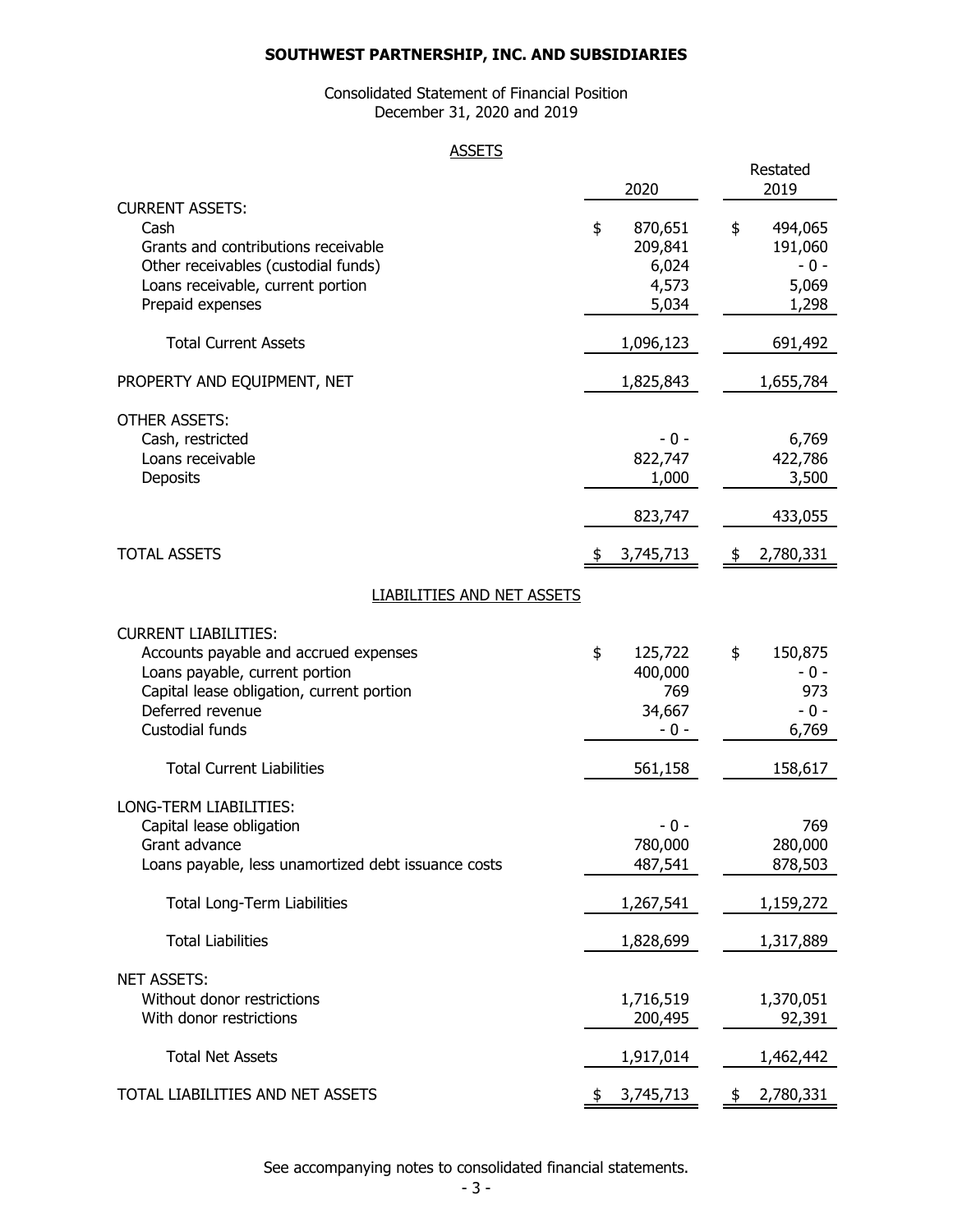Consolidated Statement of Activities and Changes in Net Assets For the Year Ended December 31, 2020

|                                          | <b>Without Donor</b> |           | With Donor<br>Restrictions<br>Restrictions |           | Total           |
|------------------------------------------|----------------------|-----------|--------------------------------------------|-----------|-----------------|
| <b>SUPPORT AND REVENUE:</b>              |                      |           |                                            |           |                 |
| Grants                                   | \$                   | 1,794,833 | \$                                         | 196,621   | \$<br>1,991,454 |
| Contributions                            |                      | 43,353    |                                            | $-0 -$    | 43,353          |
| Tax sale program                         |                      | 72,216    |                                            | $-0 -$    | 72,216          |
| Other income                             |                      | 16,953    |                                            | $-0-$     | 16,953          |
| Other income - PPP forgiveness           |                      | 76,200    |                                            | $-0 -$    | 76,200          |
| Net assets released from restriction     |                      | 88,517    |                                            | (88, 517) | - 0 -           |
| <b>Total Support and Revenue</b>         |                      | 2,092,072 |                                            | 108,104   | 2,200,176       |
| <b>EXPENSES:</b>                         |                      |           |                                            |           |                 |
| Program services<br>Supporting services: |                      | 1,500,278 |                                            | $-0 -$    | 1,500,278       |
| Management and general                   |                      | 220,779   |                                            | $-0 -$    | 220,779         |
| Fundraising                              |                      | 24,547    |                                            | $-0-$     | 24,547          |
| <b>Total Expenses</b>                    |                      | 1,745,604 |                                            | $-0 -$    | 1,745,604       |
| <b>CHANGE IN NET ASSETS</b>              |                      | 346,468   |                                            | 108,104   | 454,572         |
| NET ASSETS AT BEGINNING OF YEAR,         |                      |           |                                            |           |                 |
| AS PREVIOUSLY STATED                     |                      | 1,334,676 |                                            | 92,391    | 1,427,067       |
| Prior period adjustment (Note 20)        |                      | 35,375    |                                            | $-0 -$    | 35,375          |
| NET ASSETS AT BEGINNING OF YEAR,         |                      |           |                                            |           |                 |
| <b>AS RESTATED</b>                       |                      | 1,370,051 |                                            | 92,391    | 1,462,442       |
| NET ASSETS AT END OF YEAR                | \$                   | 1,716,519 | \$                                         | 200,495   | \$<br>1,917,014 |

See accompanying notes to consolidated financial statements.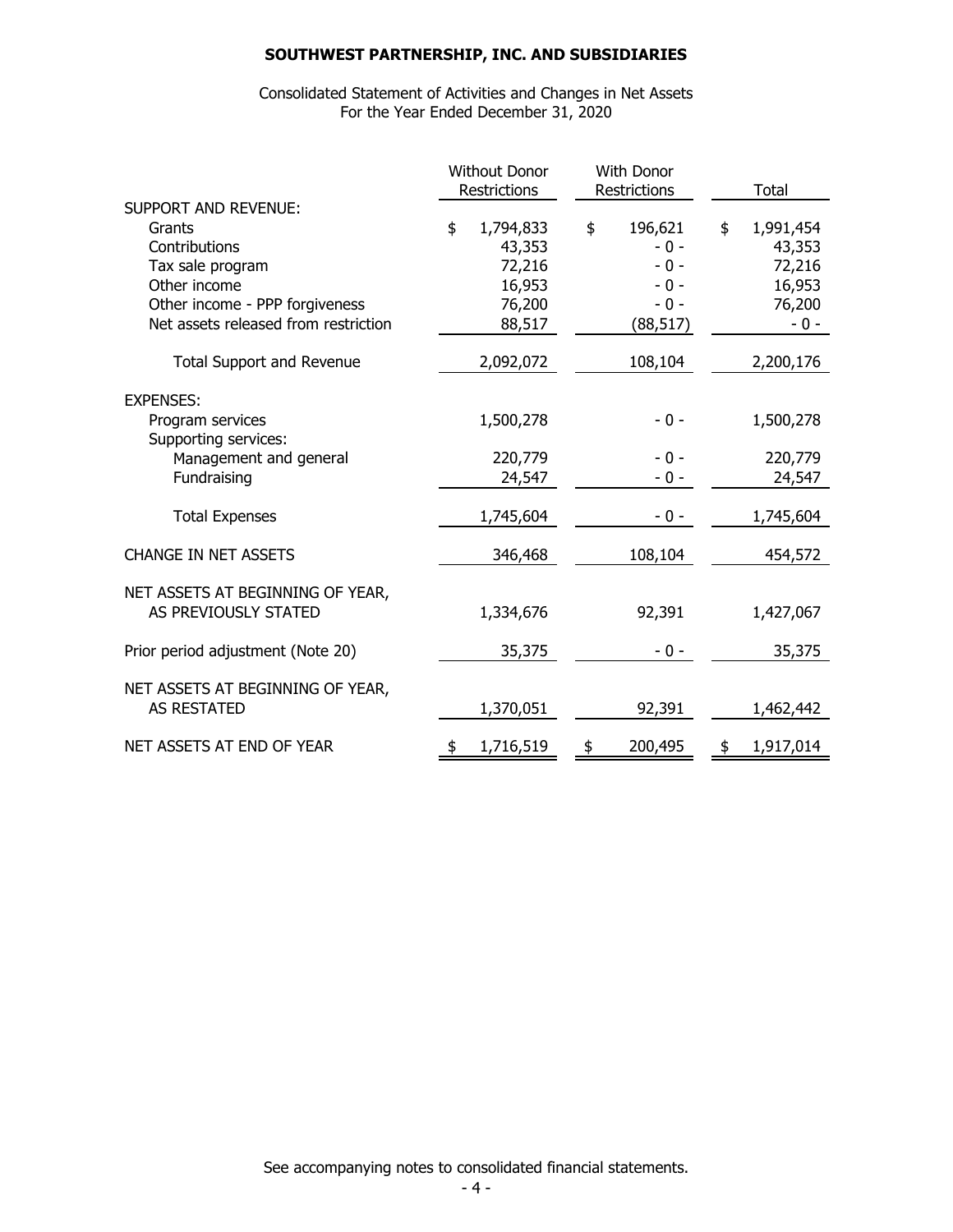Consolidated Statement of Activities and Changes in Net Assets For the Year Ended December 31, 2019

|                                      | Restated |                      |    |              |    |           |
|--------------------------------------|----------|----------------------|----|--------------|----|-----------|
|                                      |          | <b>Without Donor</b> |    | With Donor   |    |           |
|                                      |          | Restrictions         |    | Restrictions |    | Total     |
| <b>SUPPORT AND REVENUE:</b>          |          |                      |    |              |    |           |
| Grants                               | \$       | 1,970,052            | \$ | 71,578       | \$ | 2,041,630 |
| Contributions                        |          | 3,291                |    | $-0 -$       |    | 3,291     |
| Tax sale program                     |          | 34,825               |    | $-0 -$       |    | 34,825    |
| Other income                         |          | 17,018               |    | $-0 -$       |    | 17,018    |
| Net assets released from restriction |          | 50,000               |    | (50,000)     |    | $-0 -$    |
| <b>Total Support and Revenue</b>     |          | 2,075,186            |    | 21,578       |    | 2,096,764 |
| <b>EXPENSES:</b>                     |          |                      |    |              |    |           |
| Program services                     |          | 1,017,254            |    | - 0 -        |    | 1,017,254 |
| Supporting services:                 |          |                      |    |              |    |           |
| Management and general               |          | 143,179              |    | - 0 -        |    | 143,179   |
| Fundraising                          |          | 48,655               |    | $-0 -$       |    | 48,655    |
| <b>Total Expenses</b>                |          | 1,209,088            |    | - 0 -        |    | 1,209,088 |
| <b>CHANGE IN NET ASSETS</b>          |          | 866,098              |    | 21,578       |    | 887,676   |
|                                      |          |                      |    |              |    |           |
| NET ASSETS AT BEGINNING OF YEAR      |          | 503,953              |    | 70,813       |    | 574,766   |
| NET ASSETS AT END OF YEAR,           |          |                      |    |              |    |           |
| <b>AS RESTATED</b>                   | \$       | 1,370,051            | \$ | 92,391       | \$ | 1,462,442 |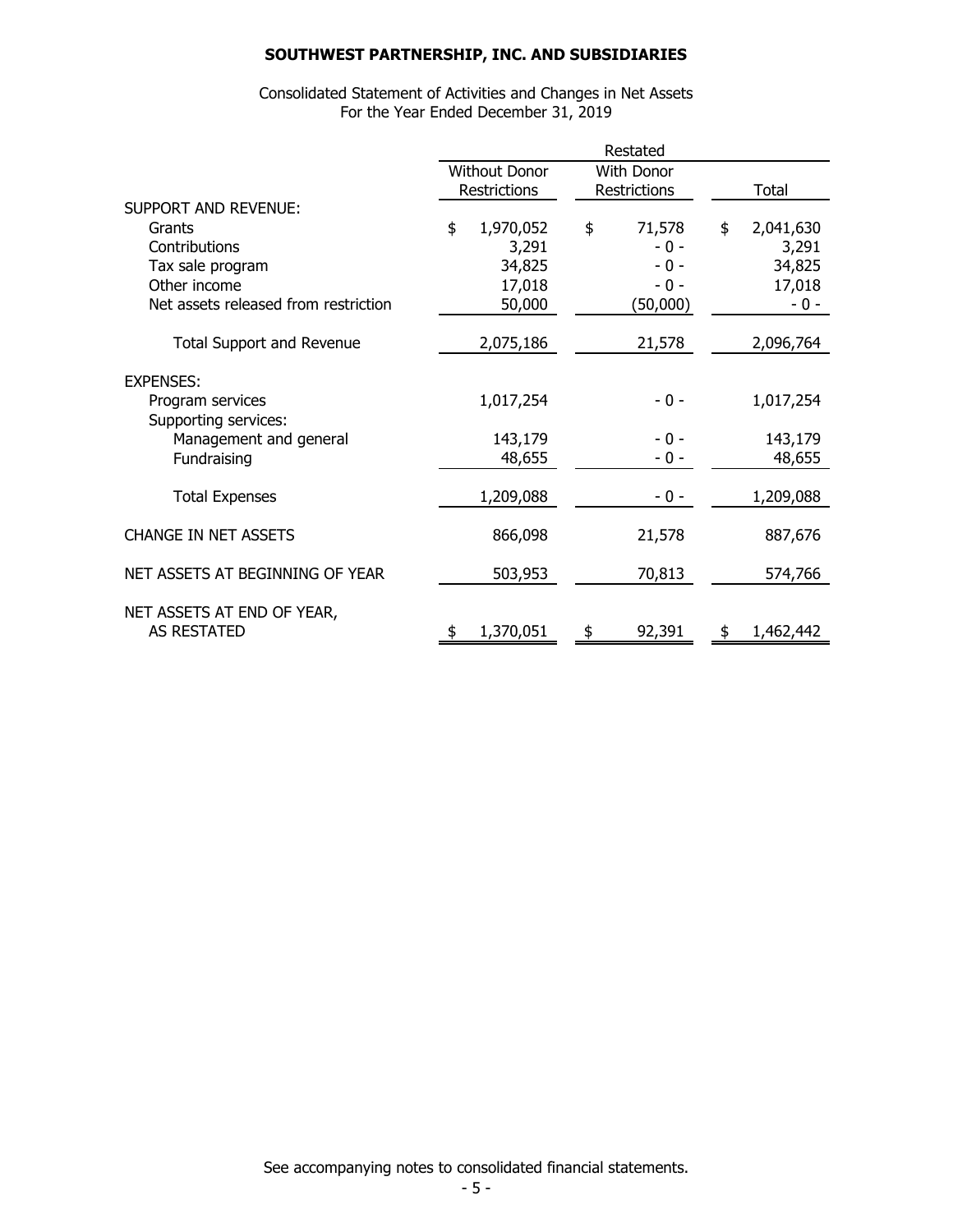## Consolidated Statement of Functional Expenses For the Year Ended December 31, 2020

|                                                                                                                                                                                                                                                                                                                               | <b>Supporting Services</b>                                                                                                                                      |    |                                                                                                                                                  |    |                                                                                                                                               |                                                                                                                                                                |
|-------------------------------------------------------------------------------------------------------------------------------------------------------------------------------------------------------------------------------------------------------------------------------------------------------------------------------|-----------------------------------------------------------------------------------------------------------------------------------------------------------------|----|--------------------------------------------------------------------------------------------------------------------------------------------------|----|-----------------------------------------------------------------------------------------------------------------------------------------------|----------------------------------------------------------------------------------------------------------------------------------------------------------------|
|                                                                                                                                                                                                                                                                                                                               | Program<br><b>Services</b>                                                                                                                                      |    | Management<br>and General                                                                                                                        |    | Fundraising                                                                                                                                   | Total                                                                                                                                                          |
| <b>Salaries</b><br>Payroll taxes<br><b>Benefits</b>                                                                                                                                                                                                                                                                           | \$<br>507,167<br>42,249<br>29,849                                                                                                                               | \$ | 91,657<br>7,635<br>5,394                                                                                                                         | \$ | 12,221<br>1,018<br>719                                                                                                                        | \$<br>611,045<br>50,902<br>35,962                                                                                                                              |
|                                                                                                                                                                                                                                                                                                                               | 579,265                                                                                                                                                         |    | 104,686                                                                                                                                          |    | 13,958                                                                                                                                        | 697,909                                                                                                                                                        |
| Accounting and audit<br>Community repairs and improvements<br>Computer equipment and software<br>Consultants<br>Contract services<br>Insurance<br>Interest<br>Marketing and events<br>Meetings<br>Miscellaneous<br>Postage<br>Printing and copying<br>Rent<br>Special events<br><b>Supplies</b><br>Tax sale program<br>Travel | $-0 -$<br>578,724<br>10,050<br>158,830<br>3,500<br>3,014<br>$-0 -$<br>$-0 -$<br>$-0 -$<br>1,921<br>122<br>1,996<br>5,810<br>24,532<br>16,783<br>85,662<br>2,105 |    | 45,886<br>$-0 -$<br>5,902<br>$-0-$<br>160<br>545<br>9,117<br>28,528<br>10,117<br>2,733<br>41<br>666<br>1,050<br>$-0 -$<br>5,594<br>$-0 -$<br>701 |    | - 0 -<br>$-0 -$<br>$-0 -$<br>$-0-$<br>2,700<br>73<br>$-0-$<br>$-0 -$<br>- 0 -<br>- 0 -<br>41<br>666<br>140<br>$-0 -$<br>5,594<br>- 0 -<br>701 | 45,886<br>578,724<br>15,952<br>158,830<br>6,360<br>3,632<br>9,117<br>28,528<br>10,117<br>4,654<br>204<br>3,328<br>7,000<br>24,532<br>27,971<br>85,662<br>3,507 |
| <b>Utilities</b>                                                                                                                                                                                                                                                                                                              | 17,470                                                                                                                                                          |    | 3,157                                                                                                                                            |    | 421                                                                                                                                           | 21,048                                                                                                                                                         |
|                                                                                                                                                                                                                                                                                                                               | 1,489,784                                                                                                                                                       |    | 218,883                                                                                                                                          |    | 24,294                                                                                                                                        | 1,732,961                                                                                                                                                      |
| Depreciation                                                                                                                                                                                                                                                                                                                  | 10,494                                                                                                                                                          |    | 1,896                                                                                                                                            |    | 253                                                                                                                                           | 12,643                                                                                                                                                         |
| <b>Total Expenses</b>                                                                                                                                                                                                                                                                                                         | \$1,500,278                                                                                                                                                     |    | 220,779                                                                                                                                          | \$ | 24,547                                                                                                                                        | \$1,745,604                                                                                                                                                    |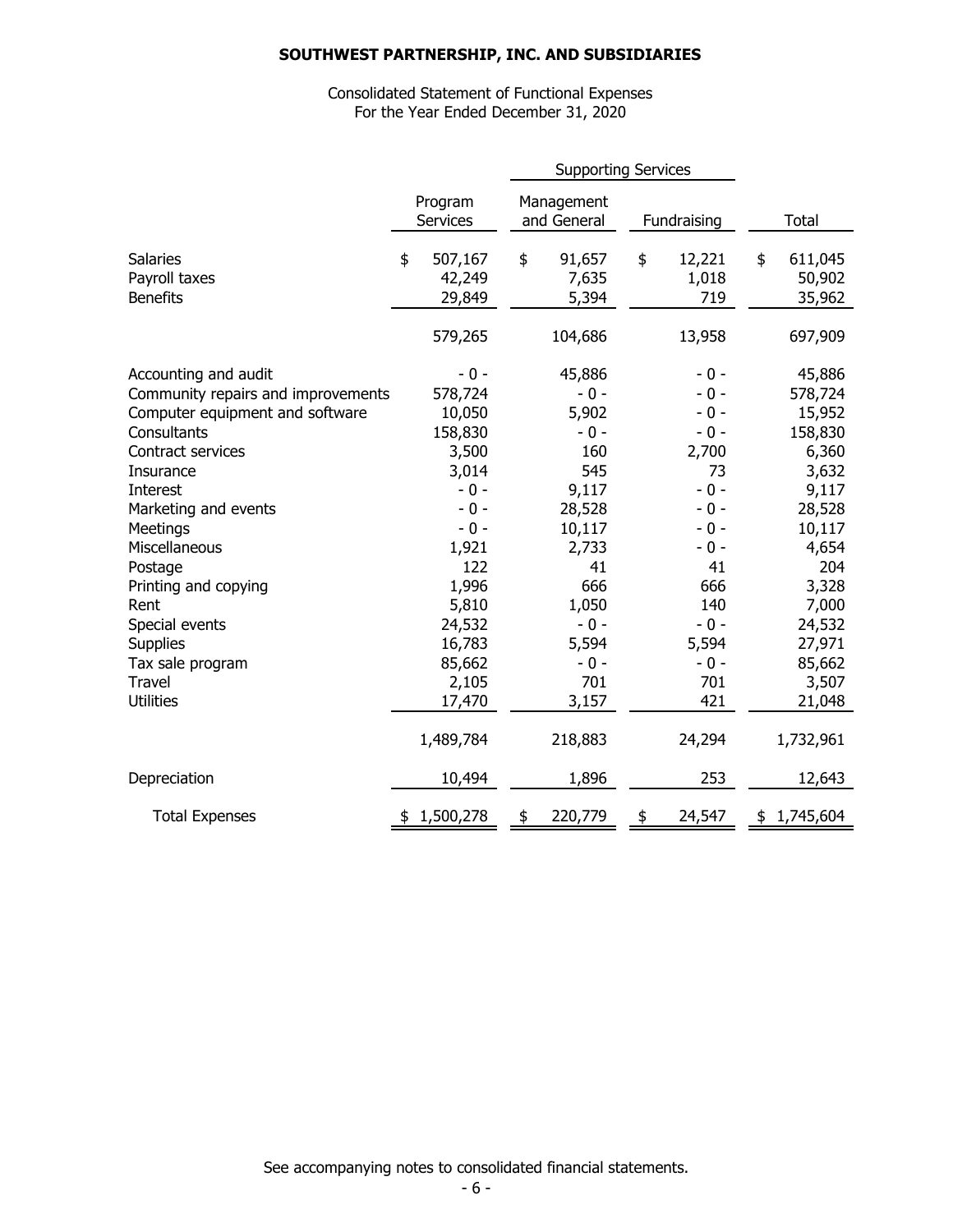Consolidated Statement of Functional Expenses For the Year Ended December 31, 2019

|                                                                                                                                                                                                                                                                                                                                                                     | Restated |                                                                                                                                                                      |    |                                                                                                                                                             |    |                                                                                                                                                                  |                                                                                                                                                                        |
|---------------------------------------------------------------------------------------------------------------------------------------------------------------------------------------------------------------------------------------------------------------------------------------------------------------------------------------------------------------------|----------|----------------------------------------------------------------------------------------------------------------------------------------------------------------------|----|-------------------------------------------------------------------------------------------------------------------------------------------------------------|----|------------------------------------------------------------------------------------------------------------------------------------------------------------------|------------------------------------------------------------------------------------------------------------------------------------------------------------------------|
|                                                                                                                                                                                                                                                                                                                                                                     |          | <b>Supporting Services</b>                                                                                                                                           |    |                                                                                                                                                             |    |                                                                                                                                                                  |                                                                                                                                                                        |
|                                                                                                                                                                                                                                                                                                                                                                     |          | Program<br><b>Services</b>                                                                                                                                           |    | Management<br>and General                                                                                                                                   |    | Fundraising                                                                                                                                                      | Total                                                                                                                                                                  |
| <b>Salaries</b><br>Payroll taxes                                                                                                                                                                                                                                                                                                                                    | \$       | 213,093<br>16,930                                                                                                                                                    | \$ | 51,022<br>4,054                                                                                                                                             | \$ | 36,016<br>2,862                                                                                                                                                  | \$<br>300,131<br>23,846                                                                                                                                                |
|                                                                                                                                                                                                                                                                                                                                                                     |          | 230,023                                                                                                                                                              |    | 55,076                                                                                                                                                      |    | 38,878                                                                                                                                                           | 323,977                                                                                                                                                                |
| Accounting and audit<br>Community repairs and improvements<br>Computer equipment and software<br>Consultants<br><b>Educational Resource Program</b><br>Insurance<br>Interest<br>Marketing and events<br>Meetings<br>Miscellaneous<br>Postage<br>Printing and copying<br>Rent<br>Special events<br><b>Supplies</b><br>Tax sale program<br>Travel<br><b>Utilities</b> |          | $-0 -$<br>553,855<br>1,546<br>31,615<br>15,000<br>690<br>$-0-$<br>$-0 -$<br>$-0 -$<br>1,444<br>97<br>2,904<br>15,610<br>20,949<br>9,294<br>118,272<br>1,383<br>7,059 |    | 23,868<br>$-0 -$<br>908<br>$-0 -$<br>$-0 -$<br>165<br>9,516<br>25,382<br>3,487<br>12,992<br>32<br>968<br>3,737<br>$-0 -$<br>3,098<br>$-0 -$<br>461<br>1,690 |    | $-0 -$<br>$-0 -$<br>$-0 -$<br>$-0 -$<br>$-0 -$<br>117<br>$-0 -$<br>$-0 -$<br>$-0 -$<br>$-0 -$<br>32<br>968<br>2,638<br>$-0 -$<br>3,098<br>$-0 -$<br>461<br>1,193 | 23,868<br>553,855<br>2,454<br>31,615<br>15,000<br>972<br>9,516<br>25,382<br>3,487<br>14,436<br>161<br>4,840<br>21,985<br>20,949<br>15,490<br>118,272<br>2,305<br>9,942 |
| Depreciation                                                                                                                                                                                                                                                                                                                                                        |          | 1,009,741<br>7,513                                                                                                                                                   |    | 141,380<br>1,799                                                                                                                                            |    | 47,385<br>1,270                                                                                                                                                  | 1,198,506<br>10,582                                                                                                                                                    |
| <b>Total Expenses</b>                                                                                                                                                                                                                                                                                                                                               |          | 1,017,254                                                                                                                                                            | \$ | 143,179                                                                                                                                                     | \$ | 48,655                                                                                                                                                           | \$<br>1,209,088                                                                                                                                                        |

See accompanying notes to consolidated financial statements.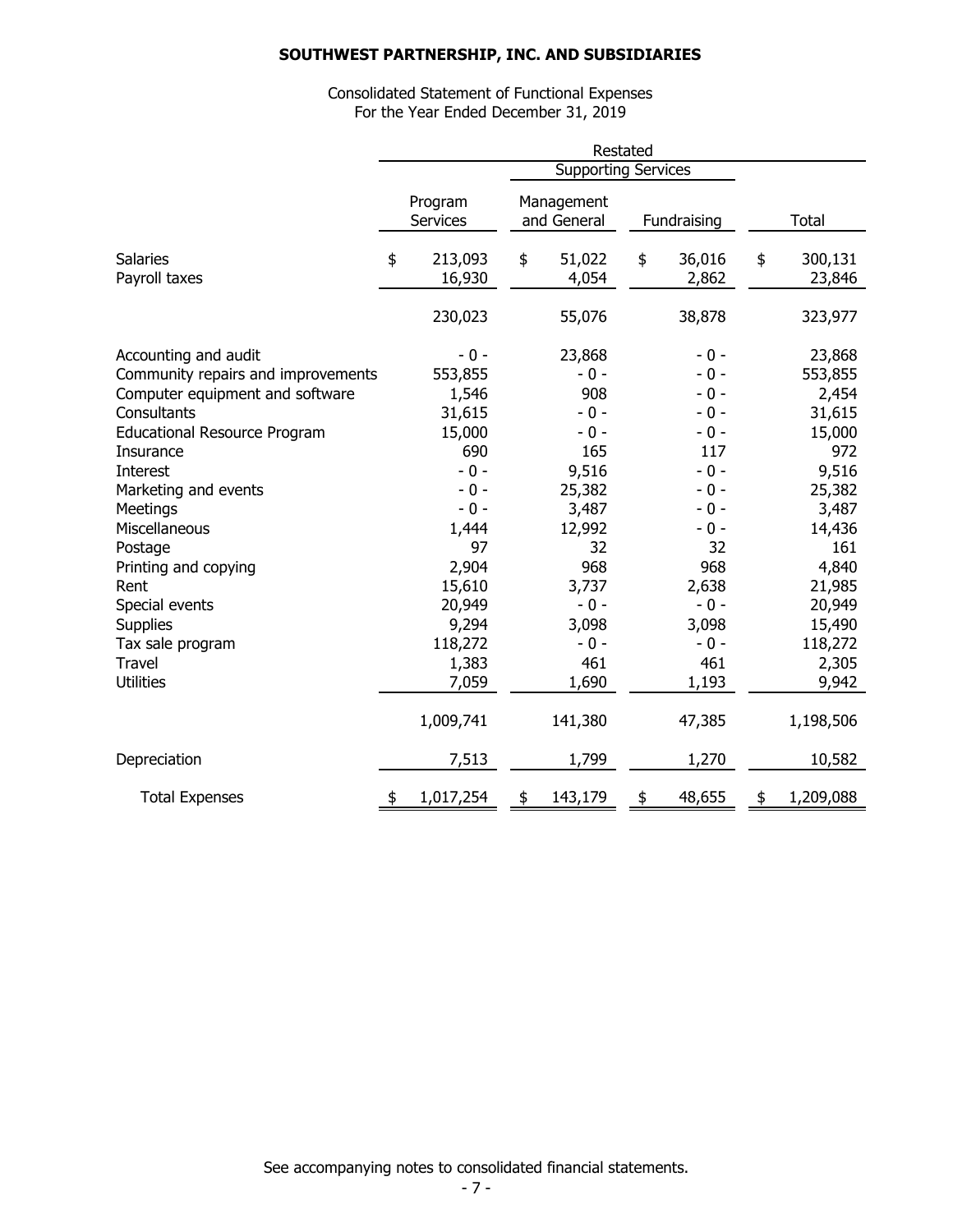## Consolidated Statement of Cash Flows For the Year Ended December 31, 2020 and 2019

|                                                                                 | 2020          |      | 2019               |
|---------------------------------------------------------------------------------|---------------|------|--------------------|
| CASH FLOWS FROM OPERATING ACTIVITIES:                                           |               |      |                    |
| Change in net assets                                                            | \$<br>454,572 | \$   | 887,676            |
| Adjustments to reconcile change in net assets to                                |               |      |                    |
| net cash provided by operating activities:                                      |               |      |                    |
| Depreciation                                                                    | 12,643        |      | 10,582             |
| <b>Interest</b>                                                                 | 9,117         |      | 9,382              |
| Income from loan forgiveness                                                    | (76, 200)     |      | $-0 -$             |
| Leasehold improvements received in lieu of rent                                 | (36,000)      |      | $-0-$              |
| (Increase) decrease in operating assets:<br>Grants and contributions receivable | (18, 781)     |      |                    |
| Prepaid expenses                                                                | (3,736)       |      | (29, 199)<br>(923) |
| Other receivables (custodial funds)                                             | (6,024)       |      | $-0 -$             |
| Deposits                                                                        | 2,500         |      | $-0-$              |
| Increase (decrease) in operating liabilities:                                   |               |      |                    |
| Accounts payable and accrued expenses                                           | (25, 153)     |      | 124,246            |
| Deferred revenue                                                                | 34,667        |      | $-0 -$             |
| Custodial funds                                                                 | (6,769)       |      | (8, 231)           |
|                                                                                 |               |      |                    |
| Net cash provided by operating activities                                       | 340,836       |      | 993,533            |
| CASH FLOWS FROM INVESTING ACTIVITIES:                                           |               |      |                    |
| Additions to construction in progress                                           | (134, 417)    |      | (1, 262, 213)      |
| Advances on loans receivable                                                    | (404, 534)    |      | (192, 965)         |
| Repayments on loan receivable                                                   | 5,069         |      | 5,069              |
| Purchase of property and equipment                                              | (12, 364)     |      | (400, 002)         |
| Net cash used in investing activities                                           | (546, 246)    |      | (1,850,111)        |
| CASH FLOWS FROM FINANCING ACTIVITIES:                                           |               |      |                    |
| Repayment of capital lease obligation                                           | (973)         |      | (916)              |
| Acquisition of loan payable                                                     | $-0 -$        |      | 900,000            |
| Proceeds of grant advance                                                       | 500,000       |      | 100,000            |
| Government funds received                                                       | 76,200        |      | $-0-$              |
| Payment of debt issuance costs                                                  | $-0 -$        |      | (30, 879)          |
| Net cash provided by financing activities                                       | 575,227       |      | 968,205            |
| NET INCREASE IN CASH AND RESTRICTED CASH                                        | 369,817       |      | 111,627            |
| CASH AND RESTRICTED CASH AT BEGINNING OF YEAR                                   | 500,834       |      | 389,207            |
| CASH AND RESTRICTED CASH AT END OF YEAR                                         | \$<br>870,651 | - \$ | 500,834            |
|                                                                                 |               |      |                    |
| SUPPLEMENTAL DISCLOSURE OF OPERATING ACTIVITIES:                                |               |      |                    |
| Capitalized interest                                                            | \$<br>4,059   | \$   | 2,941              |
| Capitalized amortization costs                                                  | \$<br>9,038   | \$   | 9,382              |
| SUPPLEMENTAL DISCLOSURE OF NON-CASH INVESTING ACTIVITIES:                       |               |      |                    |
| Leasehold improvements received in lieu of rent                                 | \$<br>36,000  | \$   | $-0 -$             |
| SUPPLEMENTAL DISCLOSURE OF NON-CASH FINANCING ACTIVITIES:                       |               |      |                    |
| Forgiveness of debt obligation - PPP loan                                       | \$<br>76,200  | \$   | $-0 -$             |
| See accompanying notes to consolidated financial statements.                    |               |      |                    |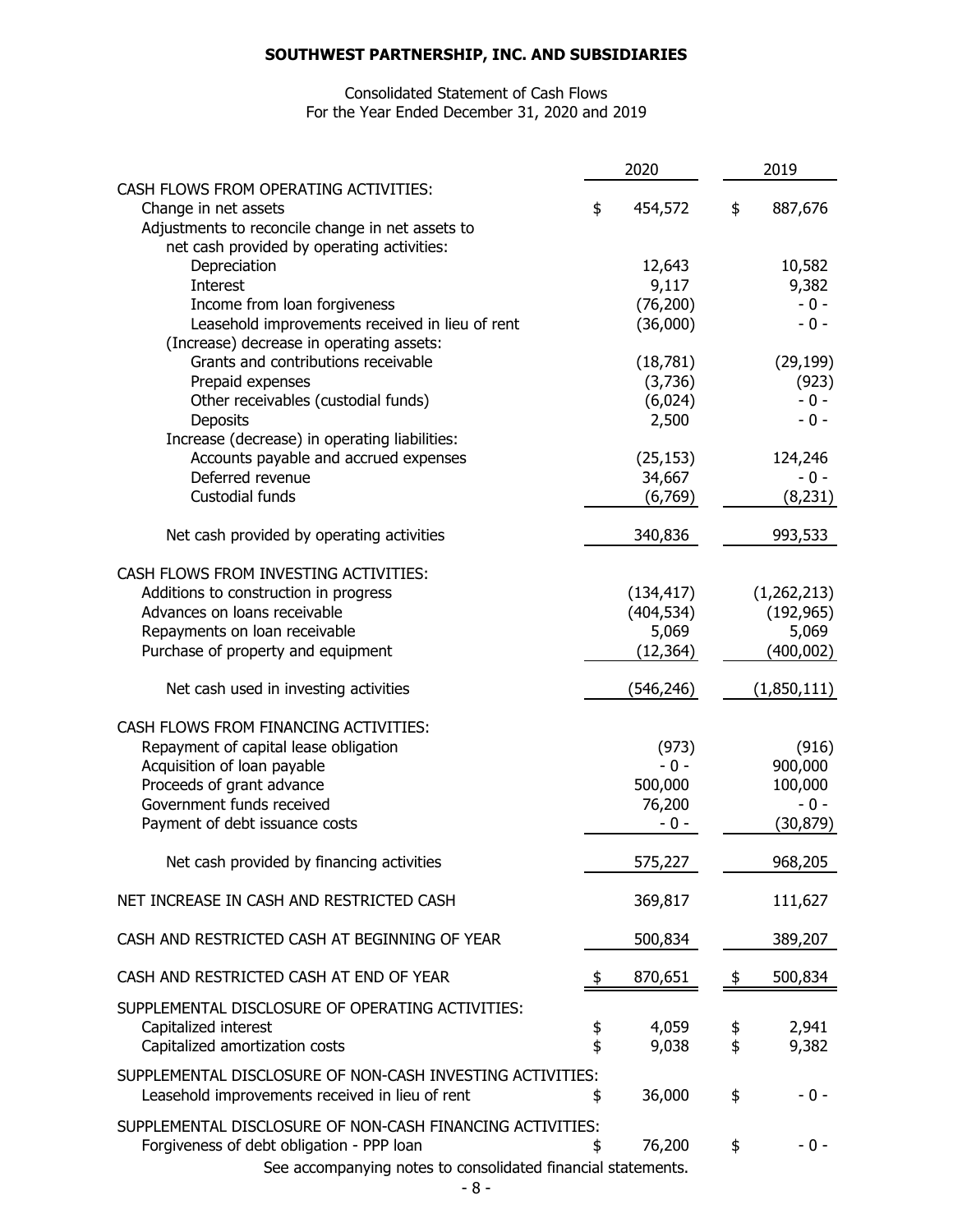Notes to Consolidated Financial Statements December 31, 2020 and 2019

#### 1. Organization and Summary of Significant Accounting Policies

Nature of Organization - Southwest Partnership, Inc. and Subsidiaries (the Organization) is a nonprofit organization, incorporated in the State of Maryland, that works to improve and develop the neighborhoods and communities of the southwest area of Baltimore, Maryland. It was formed in 2014 as coalition of seven neighborhood associations and six anchor institutions. The Organization's focus area includes the neighborhoods of Barre Circle, Franklin Square, Hollins Roundhouse, Mount Clare, Pigtown, Poppleton, and Union Square.

300 Block North Gilmor, LLC, is a limited liability company formed in 2020 for the purpose of acquiring a development property to be held for sale. Southwest Partnership holds a 100% membership interest in the LLC as of December 31, 2020. This LLC held an interest in said development properties (see Note 5) and had no other assets or liabilities as of December 31, 2020.

300 Block South Gilmor, LLC, is a limited liability company formed in 2020 for the purpose of acquiring a development property to be held for sale. Southwest Partnership holds a 100% membership interest in the LLC as of December 31, 2020. This LLC held an interest in said development properties (see Note 5) and had no other assets or liabilities as of December 31, 2020.

317 N Gilmor, LLC, is a limited liability company formed in 2020 for the purpose of acquiring a development property to be held for sale. Southwest Partnership holds a 100% membership interest in the LLC as of December 31, 2020. This LLC held an interest in said development property (see Note 5) and had no other assets or liabilities as of December 31, 2020.

1528 W Lexington, LLC, is a limited liability company formed in 2019 for the purpose of acquiring a development property to be held for sale. Southwest Partnership held a 100% membership interest in the LLC as of December 31, 2019. In July 2020, Southwest Partnership transferred its full interest in the LLC to a third party. At the time of the transfer of ownership, the LLC had no assets or liabilities.

SoWeBo Lord Baltimore, Inc., is a non-stock corporation formed in 2019 in conjunction with the purchase of the Lord Baltimore Theatre building. Southwest Partnership holds a 100% membership interest in the LLC as of December 31, 2019. This Corporation had no assets or liabilities as of December 31, 2020.

Basis of Accounting - The accompanying consolidated financial statements are presented in accordance with the accrual basis of accounting and, accordingly, reflect all significant receivables, payables, and other liabilities. As such, revenue is recognized when earned and expenditures when incurred.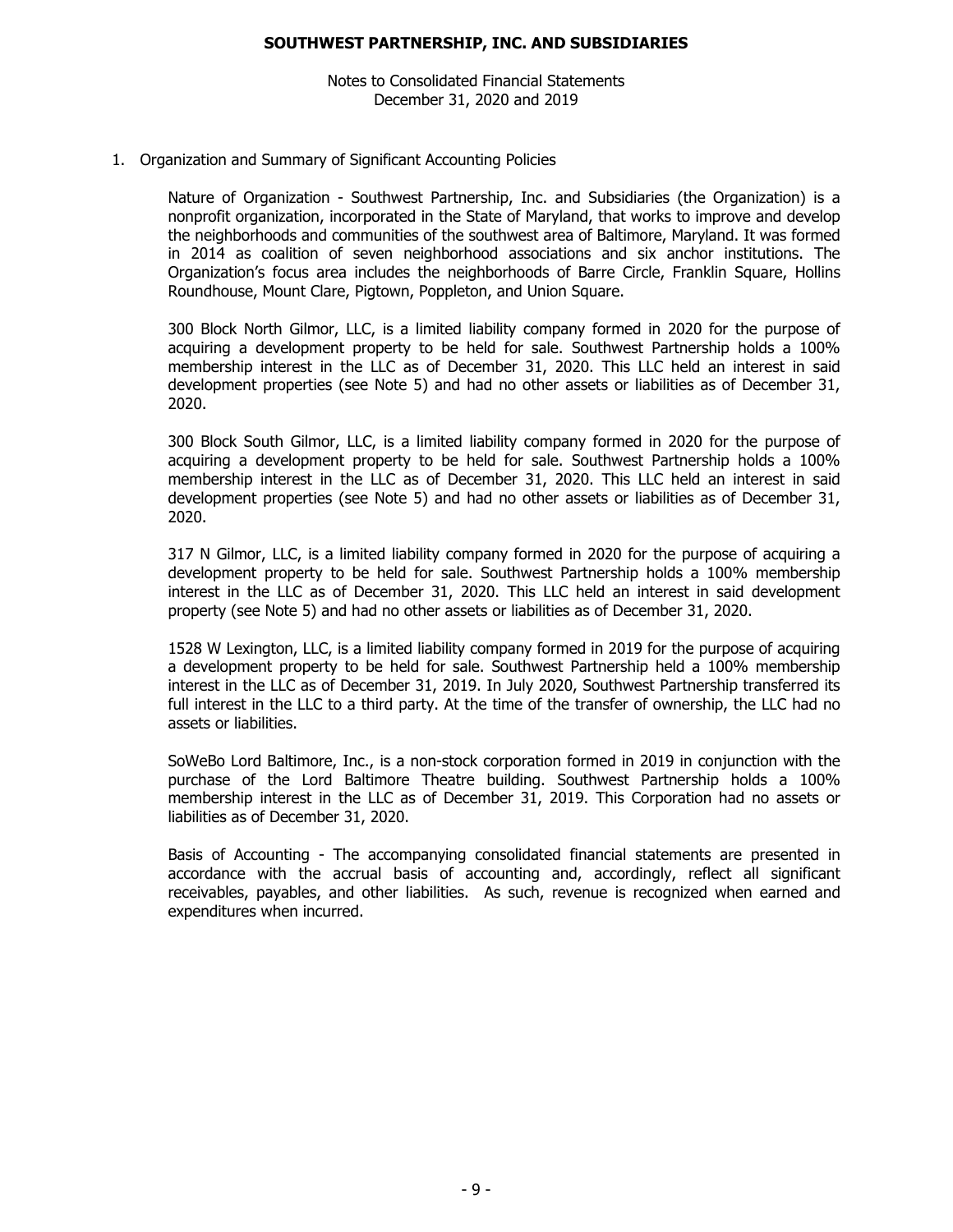Notes to Consolidated Financial Statements December 31, 2020 and 2019

#### 1. Organization and Summary of Significant Accounting Policies (continued)

Financial Statement Presentation - The Organization is required to report information regarding its financial position and activities according to two classes of net assets: net assets without donor restrictions and net assets with donor restrictions.

Net assets without donor restrictions represent the portion of net assets that is not subject to donor-imposed restrictions. Such net assets are available for use at the discretion of management and/or the Board of Directors for general operating purposes. The Board of Directors may designate a portion of these net assets for specific purposes, which makes them unavailable for use at management's discretion.

Net assets with donor restrictions represent the portion of net assets that is subject to donorimposed restrictions. Such restrictions may specify a purpose for which, or time in which, resources can be used. Some net assets with donor restrictions include stipulations that assets provided be maintained permanently (perpetual in nature) while permitting the Organization to expend the income generated by the assets in accordance with the provisions of additional donor-imposed stipulations or a Board-approved spending policy.

Principles of Consolidation - The accompanying consolidated financial statements include the accounts of the Organization and its wholly owned subsidiaries, collectively referred to as the Organization. All interorganizational transactions have been eliminated in consolidation.

Use of Estimates - The preparation of financial statements in conformity with accounting principles generally accepted in the United States of America requires management to make estimates and assumptions that affect the reported amounts of assets and liabilities and disclosure of contingent assets and liabilities at the date of the financial statements and the reported amounts of revenues and expenses during the reporting period. Accordingly, actual results could differ from those estimates.

Restricted Cash – Restricted cash represents the custodial funds the Organization holds on behalf of other organizations.

Grants and Contributions Receivable - Grants and contributions receivable represent amounts due from government agencies, foundations, and other organizations and are recorded at their net realizable value. No allowance has been deemed necessary. Long-term grants and contracts receivable represent amounts due in more than one year. Grants and contracts made to the Organization are recorded as a receivable and as revenue as of the date the grants are awarded, if the awards are unconditional or if the conditions for recognition have been met. These amounts are recorded at the present value of such future payments.

Property and Equipment - Property and equipment are stated at cost, if purchased, or at fair market value at the date of the gift, if donated. Such donations are reported as contributions without donor restrictions unless the donor has restricted the donated asset to a specific purpose. Assets donated with explicit restrictions regarding their use and contributions of cash that must be used to acquire property and equipment are reported as contributions with donor restrictions. Absent donor stipulations regarding how long those donated assets must be maintained, the Organization reports expirations of donor restrictions when the donated or acquired assets are placed in service. The Organization reclassifies net assets with donor restrictions to net assets without donor restrictions at that time.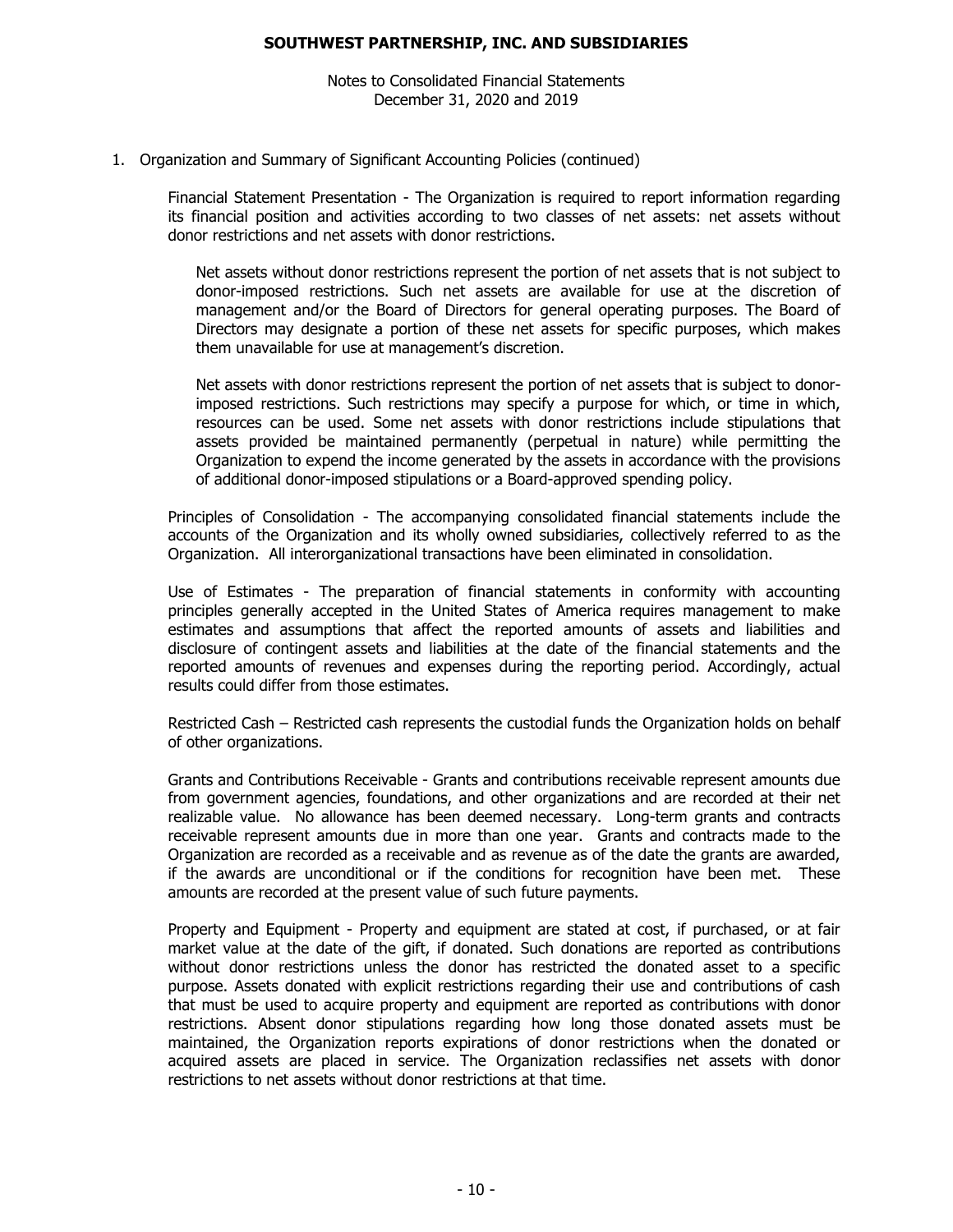Notes to Consolidated Financial Statements December 31, 2020 and 2019

## 1. Organization and Summary of Significant Accounting Policies (continued)

Expenditures for maintenance and repairs are charged against operations as expended. Renewals and betterments that materially extend the life of the assets are capitalized. The Organization's policy is to capitalize all property expenditures and renewals and betterments greater than \$1,000 with a useful life of a year or more. The cost or fair market value of property and equipment is depreciated over the estimated useful lives of the related assets using the straightline method. The following represents the estimated useful lives:

| Category                     | Years    |
|------------------------------|----------|
| <b>Buildings</b>             | 39       |
| <b>Building improvements</b> | $5 - 20$ |
| Furniture and equipment      | $3 - 5$  |

Custodial Funds - The Organization acts as custodian of funds for certain other organizations, which are primarily contributions raised by or on behalf of these organizations. As an agent, the Organization receives, holds, and disburses the custodial funds as directed by the other organizations. The Organization does not exercise discretionary control over the use of these funds. These intermediary transactions are included in the statements of cash flows and are shown as a liability in the consolidated statements of financial position.

Deferred Revenue – The Organization leases office space to a tenant that provided leasehold improvements in lieu of rent. The value of the leasehold improvements exceeded earned rent. The excess value of the leasehold improvements will be applied against future rental payment (see Note 8).

Debt Issuance Costs - The Organization records all costs incurred in the process of acquiring debt as a discount against the debt. These costs are then amortized over the term of the debt. Amortization during the development period is capitalized to buildings held for sale.

Revenue and Support - Grants and contributions received are recorded as revenue with or without donor restrictions depending on the existence and nature of any such restrictions. All donor-restricted contributions are reported as increases in net assets with donor restrictions. When a restriction expires (when a stipulated time restriction ends or purpose restriction is accomplished), net assets with donor restrictions are reclassified to net assets without donor restrictions and reported in the consolidated statements of activities and changes in net assets as net assets released from restrictions. Contributions and support that are restricted by donors are recorded as revenue without donor restrictions if the restriction is satisfied in the same year as the contribution is received. Revenue under grants and contributions is recognized when unconditional promises to give are made by donors or when conditions are substantially met.

When grants are treated as exchange transactions, wherein the Organization has to perform services in order to earn the income, revenue is recognized when the services are performed or other conditions are met. Accordingly, deferred revenue is recorded on these types of grants when funds are received but revenue has not been earned. Such amounts are reflected as grant advances in the consolidated statements of financial position.

The Organization follows Financial Accounting Standards Board Topic 958-605, Revenue Recognition for Not-for-Profit Entities in accounting for its Paycheck Protection Program (PPP) loan. The loan is effectively accounted for as a conditional grant (see Note 18).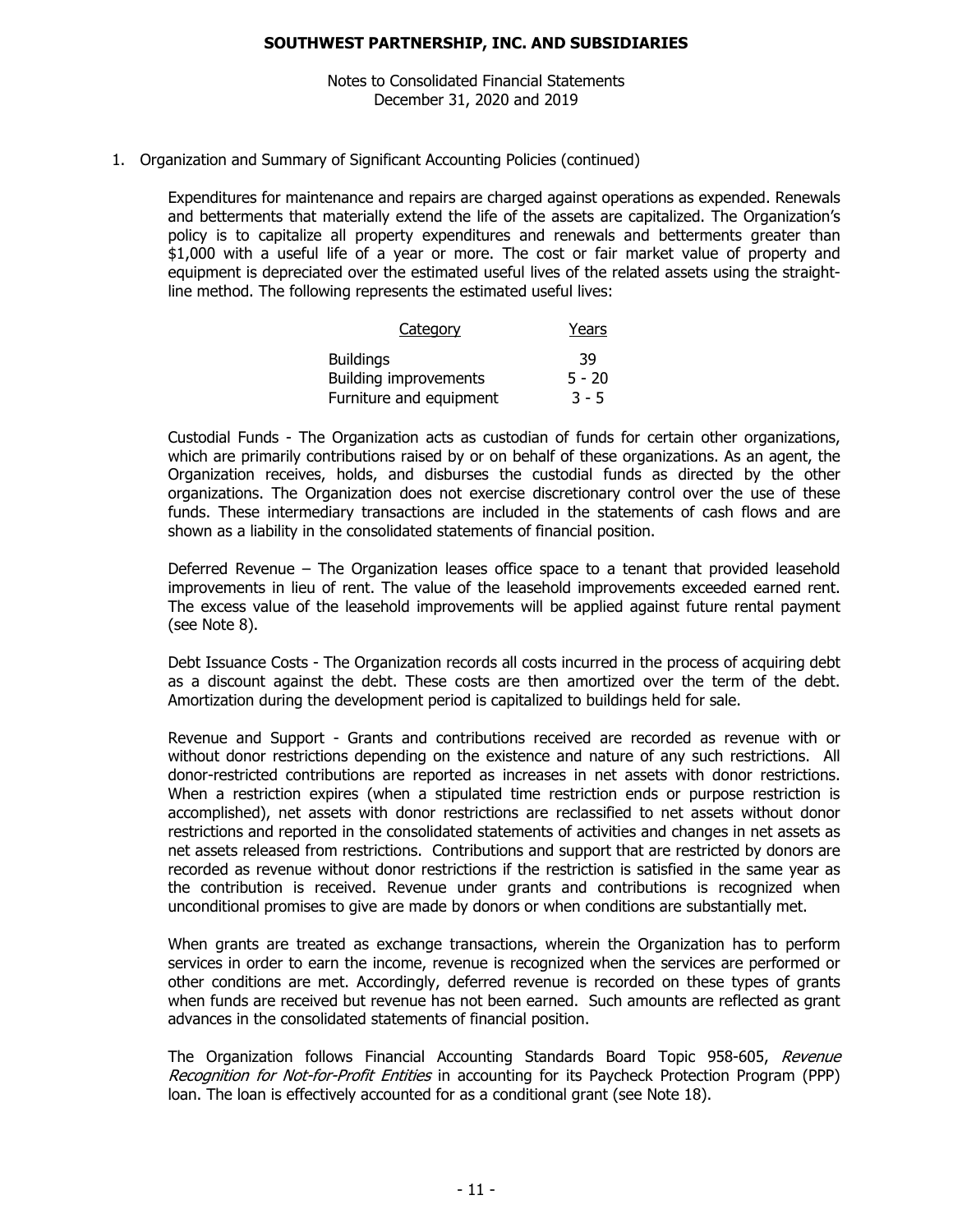Notes to Consolidated Financial Statements December 31, 2020 and 2019

## 1. Organization and Summary of Significant Accounting Policies (continued)

Contributed Services - Contributed professional services are recognized if the services received (a) create or enhance long-lived assets, or (b) require specialized skills, are provided by individuals possessing those skills, and would typically need to be purchased if not provided by donation. No amounts relating to donated services have been recognized in the consolidated statements of activities and changes in net assets as contributions because the criteria for recognition have not been satisfied.

The Organization benefits from several different revenue streams. The disaggregation of revenue for the years ended December 31, 2020 and 2019 is included in the chart below:

| Revenue Type                      | Timing of Revenue Recognition               | 2020 |                     |  |                    | 2019 |
|-----------------------------------|---------------------------------------------|------|---------------------|--|--------------------|------|
| Grants<br>Contributions           | Upon receipt, period earned<br>Upon receipt |      | 1,991,454<br>43,353 |  | 2,041,630<br>3,291 |      |
| Tax sale program<br>Other income  | Period earned<br>Point in time              |      | 72,216<br>16,953    |  | 34,825<br>17,018   |      |
| Other income - PPP<br>forgiveness | After condition is satisfied                |      | 76,200              |  | - 0 -              |      |
|                                   |                                             |      | 2,200,176           |  | 2,096,764          |      |

Functional Allocation of Expenses - Expenses are presented by both function and natural classification in the statements of functional expenses. Expenses that are directly identifiable with a particular function are charged to the program or supporting service benefited. Other expenses may benefit more than one program or supporting function. Therefore, these expenses require allocation on a reasonable basis that is consistently applied. Expenses that are allocated include salaries and payroll taxes, which are allocated on the basis of estimates of time and effort. Occupancy costs, such as rent and utilities, have also been allocated based on these estimates as the Organization's facilities consist primarily of offices used by Organization personnel.

Income Tax Status - Southwest Partnership, Inc. has received a letter of determination from the Internal Revenue Service advising that it qualifies as a nonprofit organization under Section 501(c)(3) of the Internal Revenue Code and, therefore, is not subject to income tax. Southwest Partnership, Inc. is not a private foundation.

300 Block North Gilmor, LLC, is a for-profit entity. Because Southwest Partnership, Inc. owned the LLC 100%, all transactions were consolidated with the activity of the parent organization and, consequently, were exempt from taxation.

300 Block South Gilmor, LLC, is a for-profit entity. Because Southwest Partnership, Inc. owned the LLC 100%, all transactions were consolidated with the activity of the parent organization and, consequently, were exempt from taxation.

317 N Gilmor, LLC, is a for-profit entity. Because Southwest Partnership, Inc. owned the LLC 100%, all transactions were consolidated with the activity of the parent organization and, consequently, were exempt from taxation.

1528 W Lexington, LLC is a for-profit entity. Because Southwest Partnership, Inc. owned the LLC 100%, all transactions were consolidated with the activity of the parent organization (up through the date of sale of the LLC in May 2020) and, consequently, were exempt from income taxation.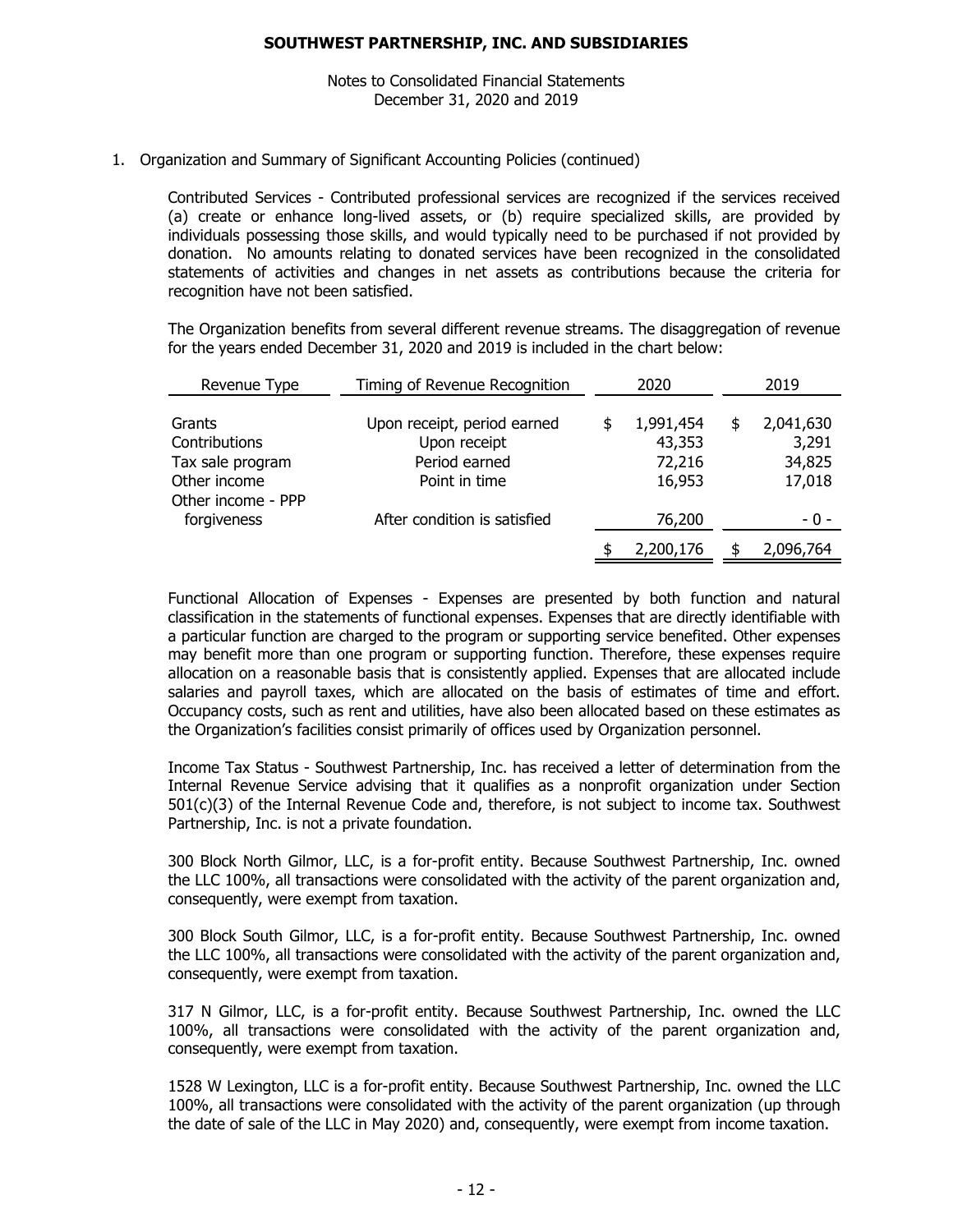Notes to Consolidated Financial Statements December 31, 2020 and 2019

1. Organization and Summary of Significant Accounting Policies (continued)

SoWeBo Lord Baltimore, Inc., is a tax-exempt nonstock corporation. All transactions were consolidated with the activity of the parent organization and, consequently, were exempt from income taxation.

The Organization is generally no longer subject to examination by the Internal Revenue Service for fiscal years before 2017.

Reclassification - Certain amounts in the prior period financial statements have been reclassified for comparative purposes to conform to the current period presentation.

2. Cash and Restricted Cash

The following table provides a reconciliation of cash and restricted cash reported within the statements of financial position to the total of the same such amounts in the consolidated statements of cash flows.

|                         | 2020                   |    | 2019             |
|-------------------------|------------------------|----|------------------|
| Cash<br>Restricted cash | \$<br>870,651<br>$-0-$ | \$ | 494,065<br>6,769 |
|                         | 870,651                | S  | 500,834          |

3. Grants and Contributions Receivable

The Organization receives grants and contributions from various organizations, some of which include donor-stipulated restrictions as to the purpose for which the funds can be spent, or which carry time restrictions related to when the funds will be received by the Organization. Grants and contributions receivable as of December 31, 2020 and 2019 totaled \$209,841 and \$191,060, respectively, and are expected to be collected within one year.

4. Property and Equipment

Property and equipment consisted of the following at December 31, 2020 and 2019:

|                                 | 2020          | 2019          |
|---------------------------------|---------------|---------------|
| Buildings and improvements      | 436,002<br>\$ | 400,002<br>\$ |
| Furniture and equipment         | 18,240        | 5,955         |
| <b>Construction in Progress</b> | 1,396,630     | 1,262,213     |
|                                 | 1,850,872     | 1,668,170     |
| Less: accumulated depreciation  | (25, 029)     | (12,386)      |
|                                 |               |               |
|                                 | 1,825,843     | 1,655,784     |

Depreciation expense for the years ended December 31, 2020 and 2019 was \$12,643 and \$10,582, respectively.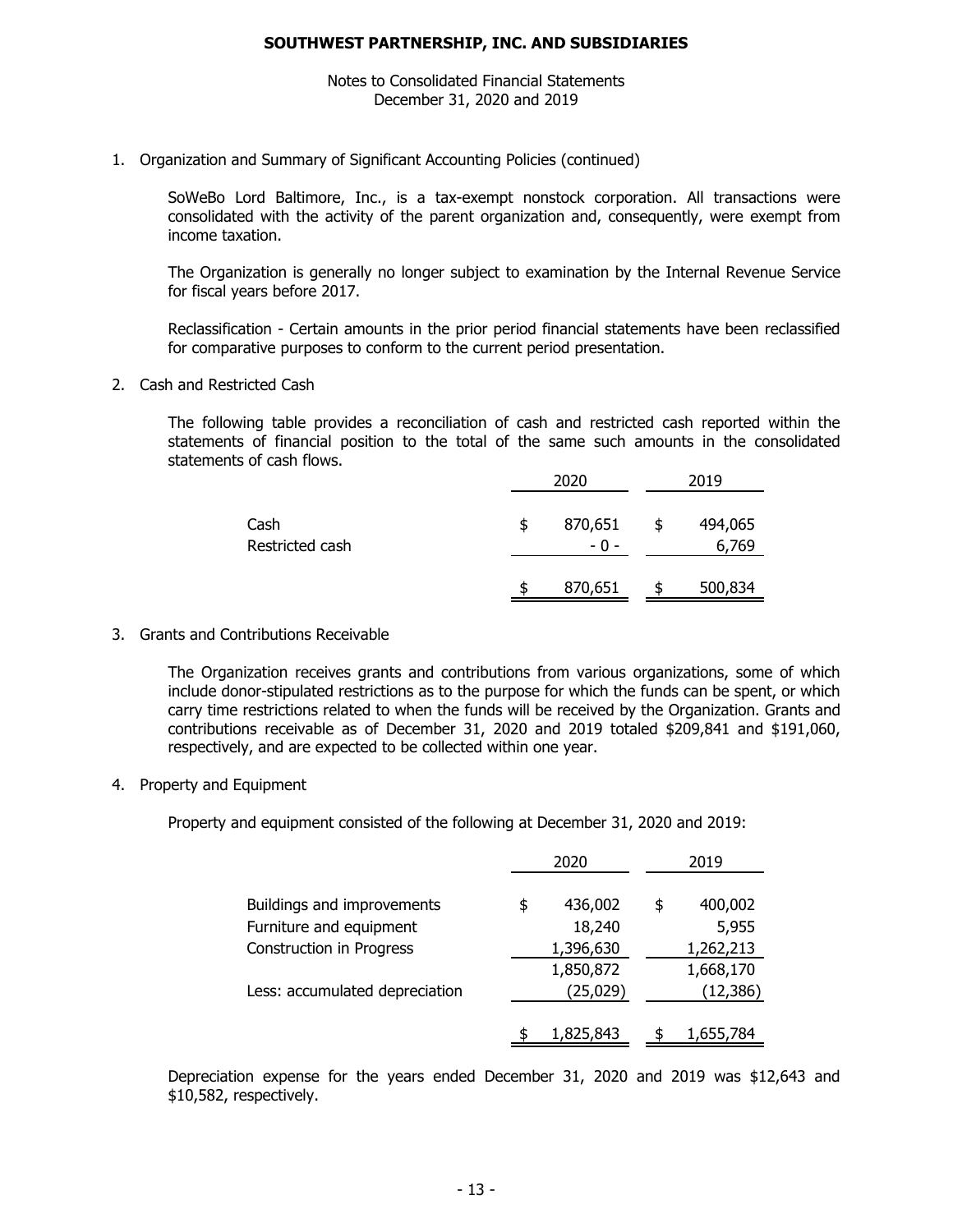Notes to Consolidated Financial Statements December 31, 2020 and 2019

5. Construction in Progress

Construction in progress consisted of the following at December 31, 2020 and 2019:

|                          | 2020            | 2019 |           |  |
|--------------------------|-----------------|------|-----------|--|
| Lord Baltimore Theatre   | \$<br>1,288,396 | S    | 1,259,213 |  |
| 1401-1403 West Baltimore | 2,091           |      | $-0-$     |  |
| North Gilmor properties  | 14,789          |      | 3,000     |  |
| South Gilmor properties  | 91,354          |      | $-0 -$    |  |
|                          | 1,396,630       |      | 1,262,213 |  |

As a result of the Organization's development efforts, the Organization holds title to various vacant buildings within their neighborhood focus area, whether directly or through various LLCs. These buildings represent various stabilization and rehabilitation projects in progress, with the ultimate goal to transfer ownership to community developers and homeowners once the projects are completed. Acquisition and development costs are capitalized until the respective buildings are transferred to their ultimate owners, upon which the Organization will reflect the gain or loss on the transaction on the consolidated statements of activities and changes in net assets.

6. Loans Receivable

The Organization has a loan receivable, dated July 8, 2016, in the original amount of \$250,000, due from a real estate developer in connection with the acquisition and development of a property in Baltimore City. The loan carries a stated interest rate of 2% with payments of interest-only due semi-annually. However, all payments made are treated as a reduction of principal due at maturity, which occurs on the earlier of July 7, 2046 or sale of the associated property. As of December 31, 2020 and 2019 the balance of the loan receivable was \$229,820 and \$234,888, respectively.

The Organization has a loan receivable, dated September 16, 2019, in the amount of up to \$240,000, due from a real estate developer in connection with the acquisition and stabilization of properties in Baltimore City. The funds received are awarded by the Maryland Department of Housing and Community Development (DHCD). Under this agreement, payments of principal and interest are deferred for 15 years until 2034 unless the properties are sold, transferred, refinanced, or otherwise disposed of prior to that date. However, the entire sum provided under the agreement may be forgiven if the Organization determines that the project has been completed in accordance with the terms, conditions, and requirements set forth in the agreement. As of December 31, 2020 and 2019 the balance of the loan receivable was \$240,000 and \$192,967, respectively.

The Organization has a loan receivable, dated April 13, 2020, in the amount of up to \$160,000, due from a real estate developer in connection with the acquisition and stabilization of properties in Baltimore City. The funds received are awarded by the Maryland Department of Housing and Community Development (DHCD). Under this agreement, payments of principal and interest are deferred for 15 years until 2035 unless the properties are sold, transferred, refinanced, or otherwise disposed of prior to that date. However, the entire sum provided under the agreement may be forgiven if the Organization determines that the project has been completed in accordance with the terms, conditions, and requirements set forth in the agreement. As of December 31, 2020 and 2019 the balance of the loan receivable was \$160,000 and \$-0-, respectively.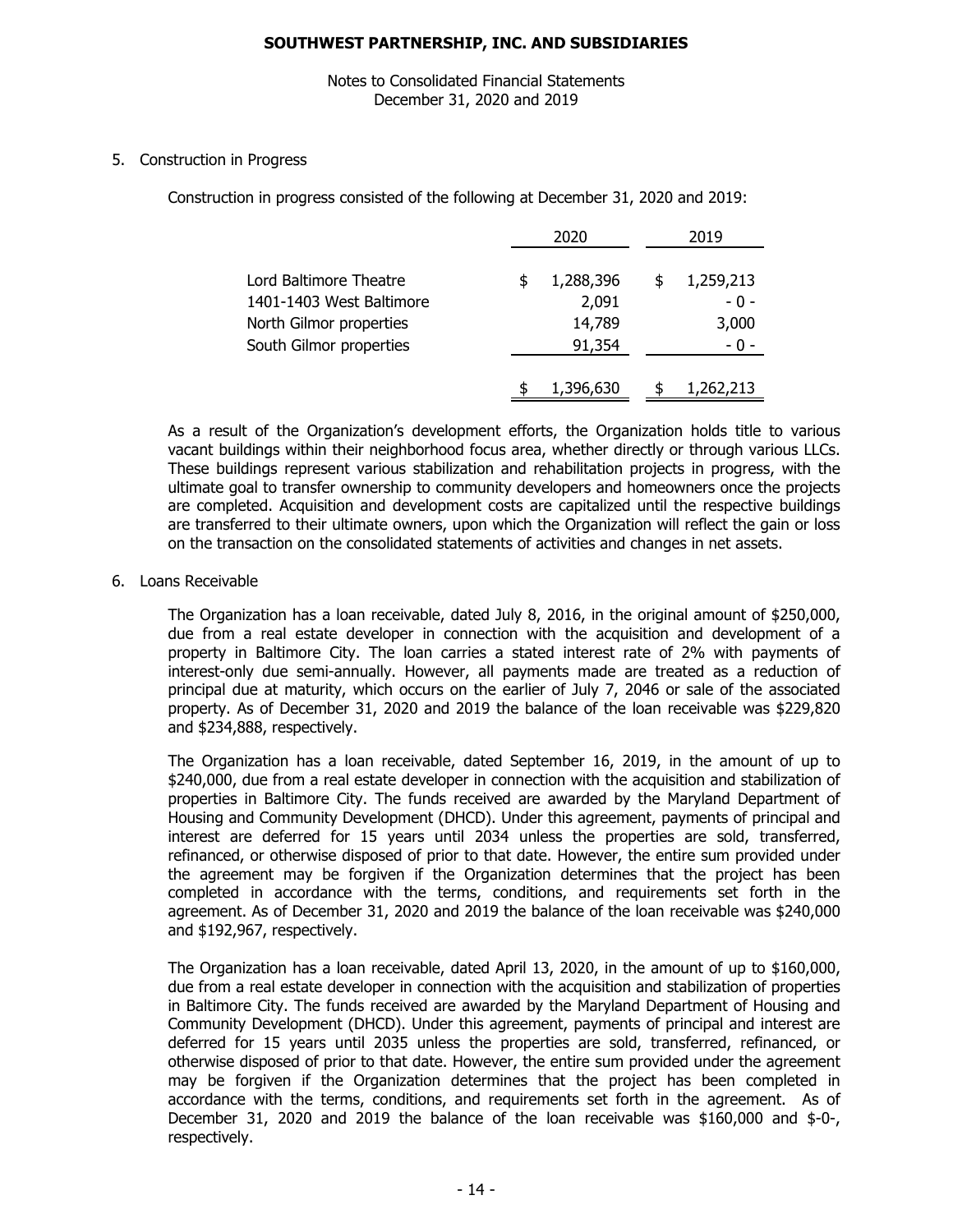Notes to Consolidated Financial Statements December 31, 2020 and 2019

#### 6. Loans Receivable (continued)

The Organization has a loan receivable, dated August 26, 2020, in the amount of up to \$340,000, due from a real estate developer in connection with the acquisition and stabilization of properties in Baltimore City. The funds received are awarded by the Maryland Department of Housing and Community Development (DHCD). Under this agreement, payments of principal and interest are deferred for 15 years until 2035 unless the properties are sold, transferred, refinanced, or otherwise disposed of prior to that date. However, the entire sum provided under the agreement may be forgiven if the Organization determines that the project has been completed in accordance with the terms, conditions, and requirements set forth in the agreement. As of December 31, 2020 and 2019 the balance of the loan receivable was \$197,500 and \$-0-, respectively. The Organization advanced the real estate developer an additional \$83,812 under the terms of this agreement for acquisition and stabilization of a property that is owned by the Organization. This amount is included in construction in progress and reflected in property and equipment, net in the consolidated statements of financial position.

Principal payments are due as are follows:

| 2021       | \$<br>4,573 |
|------------|-------------|
| 2022       | 4,482       |
| 2023       | 4,393       |
| 2024       | 4,306       |
| 2025       | 4,220       |
| Thereafter | 805,346     |
|            |             |
|            | 827,320     |

7. Capital Lease Obligation

The Organizations leases a photocopier under a capital lease arrangement, which began in October 2018 with a 36 month term. The cost of this lease obligation consists of a capital lease, payable in 36 monthly installments of \$88, including interest, collateralized by the related photocopier.

Future minimum future lease payments at December 31, 2020 are as follows:

Years Ending December 31:

| 2021                                                                                     |    | 788 |
|------------------------------------------------------------------------------------------|----|-----|
| Less amount representing interest                                                        |    | 19  |
| Present value of net minimum lease payments                                              |    | 769 |
| Current portion of capital leases payable<br>Long-term portion of capital leases payable | Æ, | 769 |
|                                                                                          |    |     |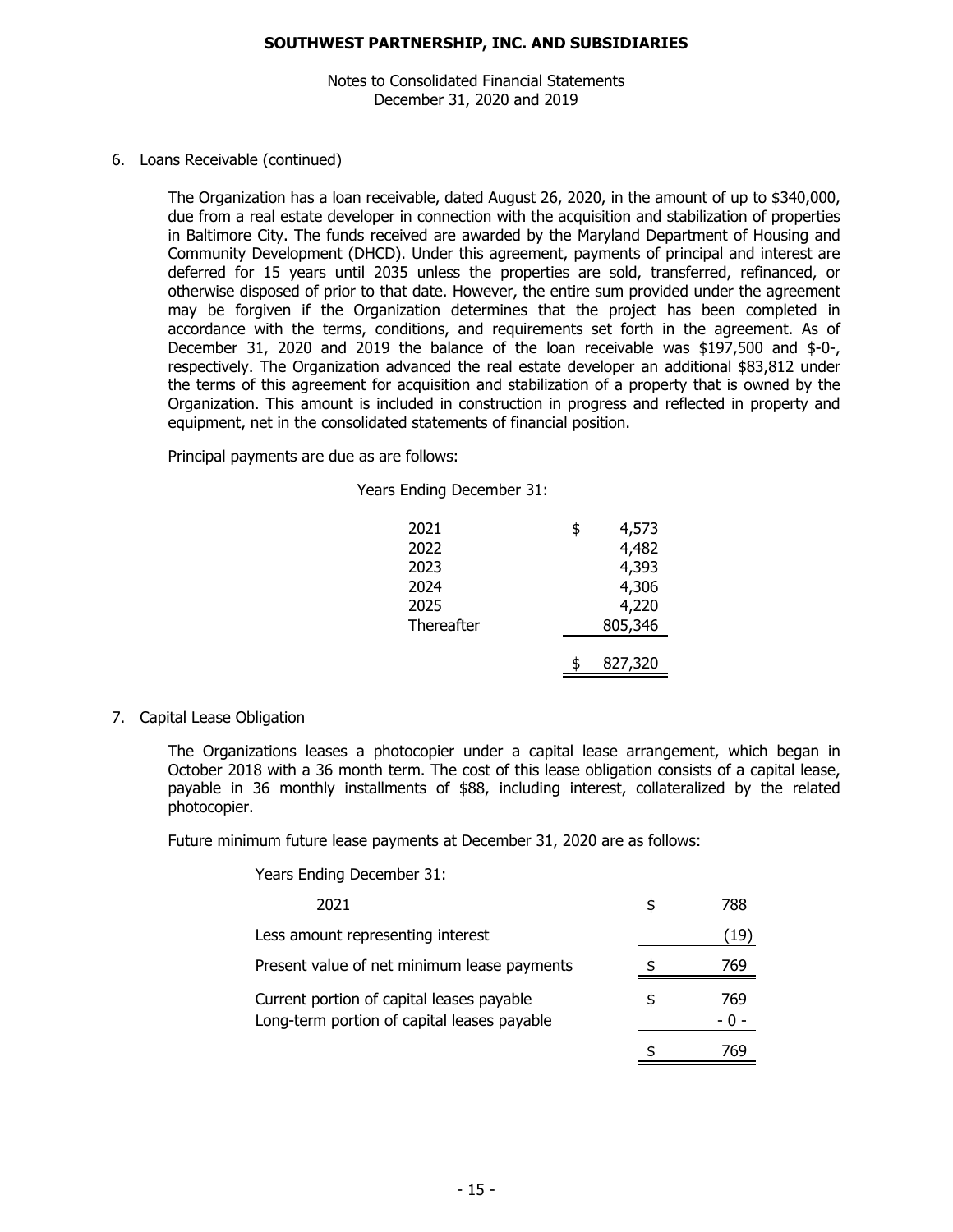Notes to Consolidated Financial Statements December 31, 2020 and 2019

7. Capital Lease Obligation (continued)

The following is a schedule of the carrying values of equipment acquired under this capital lease:

|                                        | 2020 |                  | 2019            |
|----------------------------------------|------|------------------|-----------------|
| Cost<br>Less: accumulated depreciation |      | 2,893<br>(2,170) | 2,893<br>1,206) |
|                                        |      | 723              | ,687            |

These balances are in included in the consolidated statements of financial position within property and equipment, net of accumulated depreciation. Annual depreciation expense relating to this equipment totaled \$964 and \$241 during the years ended December 31, 2020 and 2019, respectively.

8. Deferred Revenue

In November 2020, the Organization began to lease office space in its building to a tenant for \$8,000 per year. The tenant had provided \$36,000 of contracting services and materials in lieu of rent payments as of the year ended December 31, 2020. This amount has been recognized as building improvements within property and equipment, net of accumulated depreciation, on the consolidated statements of financial position. The associated rental income of \$1,333 is reflected in other income on the consolidated statements of activities and changes in net assets, representing the first two months of rent during the year ended December 31, 2020. The remaining \$34,667 is reflected as deferred revenue on the consolidated statements of financial position and will be recognized as income as earned over the remaining lease term.

9. Loans Payable

In February 2019, the Organization acquired a property in Baltimore City for a contract sales price of \$400,000. In September 2019, the Organization obtained a \$400,000 loan in connection with this purchase. Principal is due in full at maturity in 2021. The loan bears variable interest equal to prime rate based on the prevailing rate published in the Wall Street Journal ("Prime") plus two percent but no less than six percent. The outstanding principal balance of the loan at December 31, 2020 and 2019 was \$400,000. The Organization incurred debt issuance costs of \$11,712 in connection with this loan. These costs are being amortized over the life of the loan. Amortization of debt issuance costs was \$5,205 and \$6,507 for the years ended December 31, 2020 and 2019, respectively.

In April 2019, the Organization acquired an additional property in Baltimore City for a contract sales price of \$1,000,000 and obtained a \$500,000 mortgage in connection with this purchase. The Organization intends to develop the properties or to sell them to an interested developer. Principal is due in full at maturity in 2024. The loan bears an interest rate of 3% per annum. The outstanding principal balance of the loan at December 31, 2020 and 2019 was \$500,000. The Organization incurred debt issuance costs of \$19,167 in connection with this loan. These costs are being amortized over the life of the loan. Amortization of debt issuance costs was \$3,833 and \$2,875 for the years ended December 31, 2020 and 2019, respectively.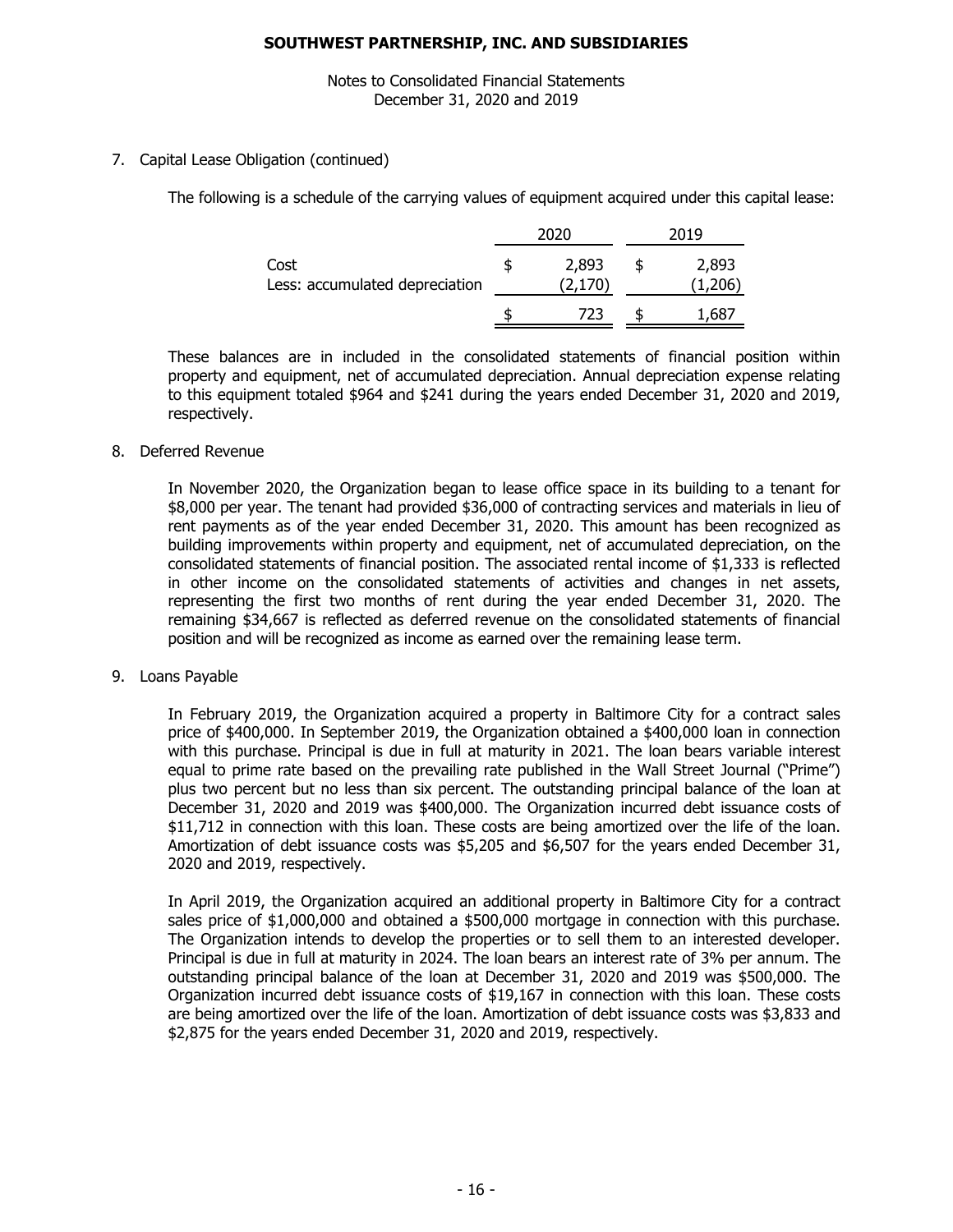Notes to Consolidated Financial Statements December 31, 2020 and 2019

### 9. Loans Payable (continued)

Maturities of loans payable for the years ended December 31 are as follows:

| 2021                                               | \$<br>400,000 |
|----------------------------------------------------|---------------|
| 2022                                               | $-0-$         |
| 2023                                               | - 0 -         |
| 2024                                               | 500,000       |
|                                                    | 900,000       |
| Less unamortized debt issuance costs               | 12,459        |
| Loans payable less unamortized debt issuance costs | \$<br>887,541 |

#### 10. Grant Advance

In August 2017, the Organization entered into a loan agreement with the Maryland Department of Housing and Community Development (DHCD) in connection with a development project in Baltimore City, Maryland. Under this agreement, the Organization is able to borrow up to \$280,000 as part of a joint project with a real estate developer to acquire and renovate a number of housing units within the city. Payments of principal and interest are deferred for 15 years until 2032 unless the properties are sold, transferred, refinanced, or otherwise disposed of prior to that date. However, the entire sum provided under the agreement may be forgiven if the DHCD determines that the project has been completed in accordance with the terms, conditions, and requirements set forth in the agreement. As December 31, 2020 and 2019, the Organization has received \$280,000, the full amount of the advance under this agreement. These amounts have been reflected as grant advance liability within the statements of financial position. The project completed the construction phase as of December 31, 2020.

In October 2017, the Organization entered into a loan agreement with the Maryland Department of Housing and Community Development (DHCD) in connection with a development project in Baltimore City, Maryland. Under this agreement, the Organization is able to borrow up to \$500,000 as part of a joint project with a real estate developer to acquire and renovate a number of housing units within the city. Payments of principal and interest are deferred for 15 years until 2035 unless the properties are sold, transferred, refinanced, or otherwise disposed of prior to that date. However, the entire sum provided under the agreement may be forgiven if the DHCD determines that the project has been completed in accordance with the terms, conditions, and requirements set forth in the agreement. The Organization received \$500,000 and \$-0- during the years ended December 31, 2020 and 2019, respectively, under this agreement. These amounts have been reflected as grant advance liability within the statements of financial position. The project is still in the construction phase as of December 31, 2020.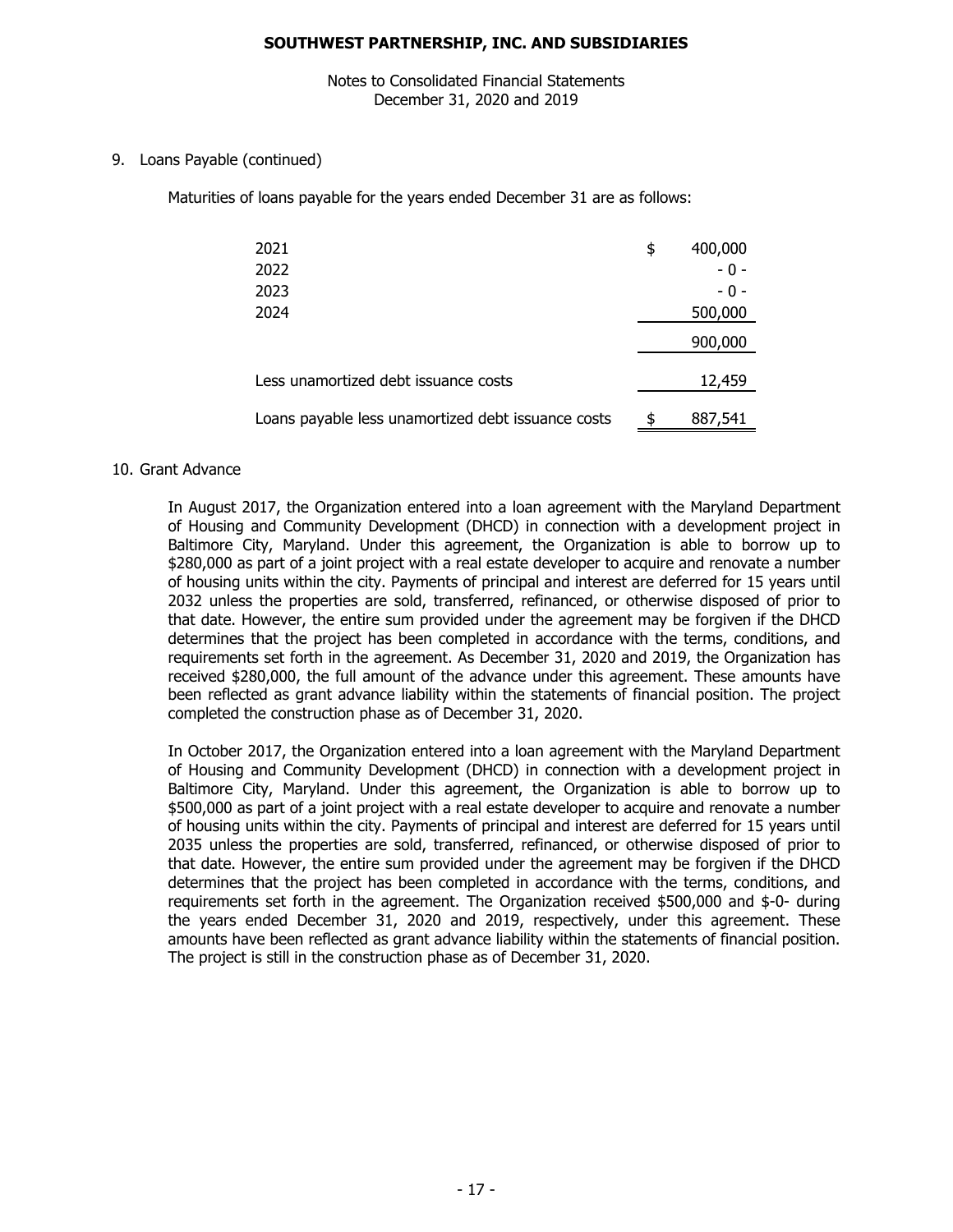## Notes to Consolidated Financial Statements December 31, 2020 and 2019

11. Net Assets with Donor Restrictions

Net assets with donor restrictions as of December 31, 2020 and 2019 are restricted for the following purposes:

|                                               | 2020          | 2019         |
|-----------------------------------------------|---------------|--------------|
| Purpose restrictions:                         |               |              |
| Cleaning programs                             | \$<br>3,873   | \$<br>6,485  |
| School partnership planning support           | $-0 -$        | 35,000       |
| 1515-19 W Baltimore Street project            | $-0-$         | 10,000       |
| Steuart Hill Academic Academy community space | $-0-$         | 20,000       |
| Park project                                  | 86,298        | $-0 -$       |
| <b>Executive Director transition</b>          | 30,000        | $-0 -$       |
| Community planning consultant for Southwest   |               |              |
| <b>Baltimore Charter School</b>               | $-0-$         | 9,909        |
| Opioid Workforce Innovation Fund              | $-0-$         | 10,997       |
| Workforce development programs                | 80,324        | - 0 -        |
|                                               | \$<br>200,495 | \$<br>92,391 |

Net assets with donor restrictions were released from restriction during the years ended December 31, 2020 and 2019 by satisfying various restrictions as follows:

|                                               | 2020         | 2019        |
|-----------------------------------------------|--------------|-------------|
| Purpose restrictions:                         |              |             |
| Cleaning programs                             | \$<br>2,611  | \$<br>- 0 - |
| Lord Baltimore Theater project                | $-0-$        | 30,000      |
| 1515-19 W Baltimore Street project            | 10,000       | $-0 -$      |
| Steuart Hill Academic Academy community space | 20,000       | $-0 -$      |
| Community planning consultant for Southwest   |              |             |
| Baltimore Charter School                      | 9,909        | - 0 -       |
| School partnership planning support           | 35,000       | 15,000      |
| Opioid Workforce Innovation Fund              | 10,997       | - 0 -       |
| Workforce development programs                | - 0 -        | 5,000       |
|                                               |              |             |
|                                               | \$<br>88,517 | 50,000      |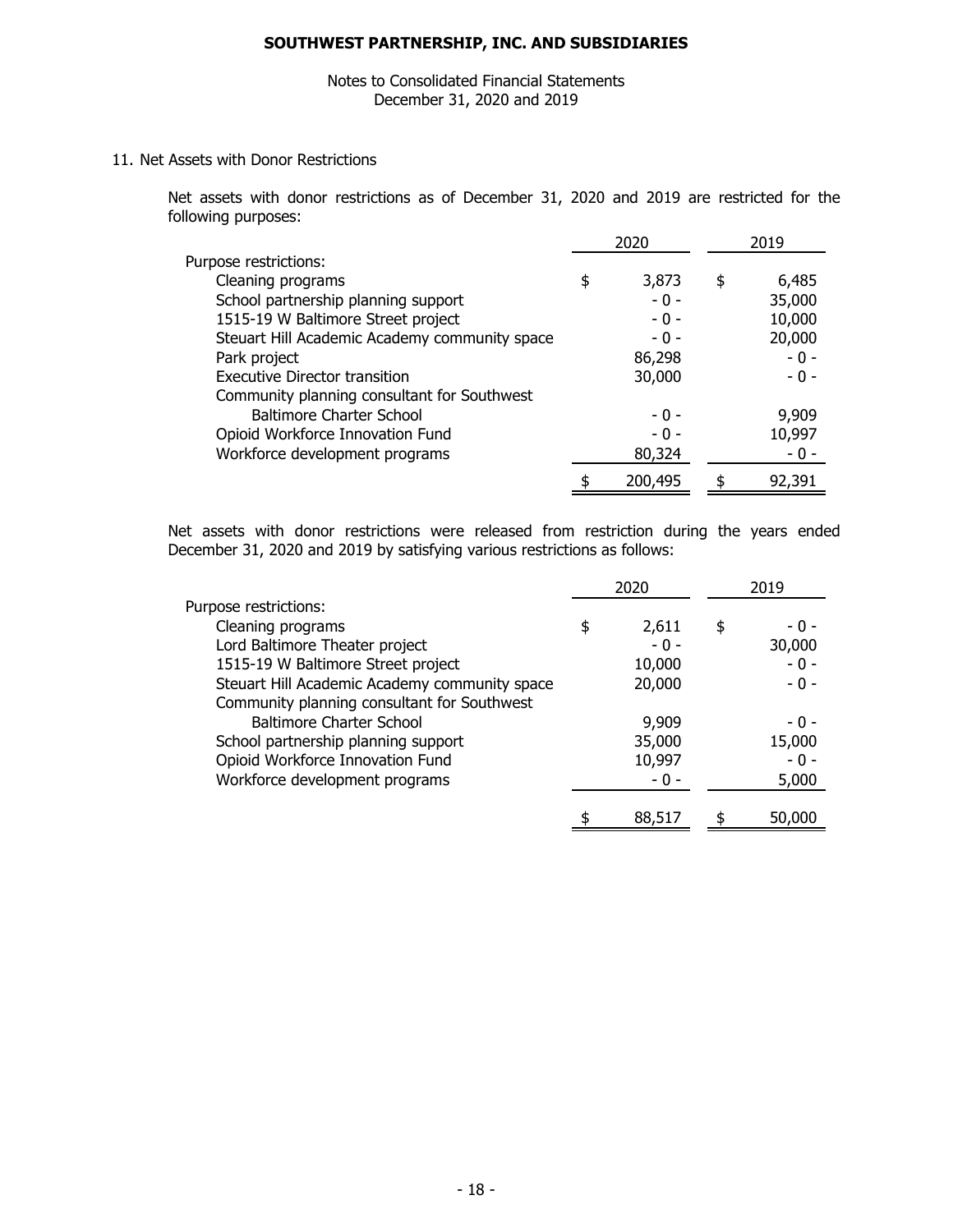Notes to Consolidated Financial Statements December 31, 2020 and 2019

12. Liquidity and Availability of Financial Assets

The following reflects the Organization's financial assets as of December 31, 2020 and 2019, reduced by amounts not available for general use because of contractual or donor-imposed restrictions within one year of the consolidated statement of financial position date:

|                                                                                              | 2020 |            | 2019 |           |
|----------------------------------------------------------------------------------------------|------|------------|------|-----------|
| Financial assets at year end                                                                 | \$   | 1,913,836  | \$   | 1,119,749 |
| Less those unavailable for general expenditures<br>within one year, due to:                  |      |            |      |           |
| Portion of loan receivable not expected<br>to be collected within one year                   |      | (822, 747) |      | (422,786) |
| Custodial funds held on behalf of others                                                     |      | - 0 -      |      | (6,769)   |
| Grant advance collected but not yet<br>disbursed in accordance with<br>the project agreement |      | (98, 688)  |      | (87,033)  |
| Restricted by donors with purpose or<br>time restrictions                                    |      | (200, 495) |      | (92, 391) |
| Financial assets available to meet cash needs<br>for general expenditures within one year    |      | 791,906    |      | 510,770   |

The Organization maintains a policy of structuring its financial assets to be available as its general expenditures, liabilities, and other obligations come due.

#### 13. Commitments

In December 2020, the Organization entered into a joint venture with a local nonprofit organization in order to purchase and develop a property within the Organization's focus area in southwest Baltimore City. As part of the joint venture, 1401-1403 W Baltimore St LLC was formed in which the Organization is a minority, silent member with a 49% interest in the LLC. The other nonprofit holds the remaining 51% majority interest and is the managing member of the LLC. The Organization has committed \$25,000 of funds toward the acquisition of said property and \$100,000 of funds toward the stabilization. Upon the completion of the project, the Organization will transfer its 49% interest in the LLC to the local nonprofit.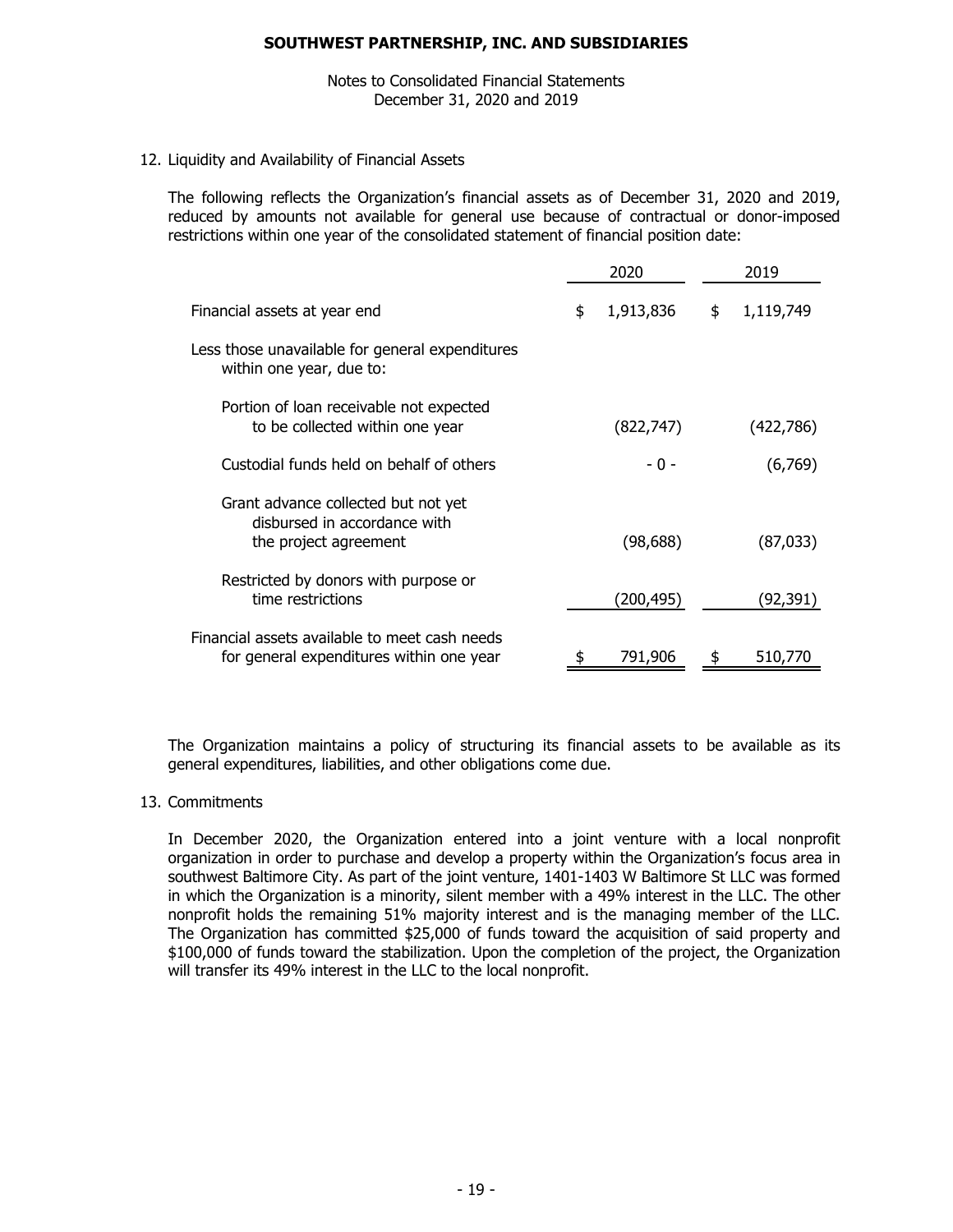Notes to Consolidated Financial Statements December 31, 2020 and 2019

#### 14. Tax Sale Program

The Organization assists prospective property owners with acquiring tax lien certificates and foreclosing to acquire title on those respective properties. The Organization generates revenue in connection with these services, which is reported on the consolidated statements of activities and changes in net assets as tax sale program revenue. Tax sale program revenue was \$72,216 and \$34,825 for the years ended December 31, 2020 and 2019, respectively. Expenses incurred with these services are reported as tax sale program expense in the consolidated statements of functional expenses. Legal services expense incurred in connection with this program was \$-0 and \$87,392 for the years ended December 31, 2020 and 2019, respectively. Expenses incurred relating to lien releases and tax sale certificates were \$85,662 and \$30,880 for the years ended December 31, 2020 and 2019, respectively.

#### 15. Concentrations of Revenue

During the years ended December 31, 2020 and 2019, the Organization received a significant portion of its support and revenue from the State of Maryland through the Department of Housing and Community Development. In 2020 and 2019, income recognized under these grant arrangements represented 34% and 57% of the Organization's total support and revenue. The Organization's operations and program services may be impacted should there be a significant reduction in funding from this source.

### 16. Concentrations of Credit Risk

The Organization, at times throughout the year, has funds on deposit with a financial institution in excess of federally insured amounts. The Organization has not experienced any losses on cash accounts and believes it is not exposed to significant credit risk on cash and cash equivalents. The Organization continually reviews credit concentrations as part of its risk assessment process.

## 17. Contingencies

In March 2020, significant mitigation efforts began taking effect in the United States in an attempt to curtail the spread of the coronavirus (COVID-19) pandemic. Such efforts have included travel restrictions, business closures, and event cancellations. Capital markets have seen significant volatility in the wake of the pandemic and significant economic disruptions are likely to occur. In response, the Organization has altered its operations by reducing personnel on-site and by working remotely where possible. Management cannot reasonably estimate the related financial impact and duration of the situation at this time. However, the Organization believes it has sufficient cash reserves to sustain operations in the event of continued disruption. Management intends to monitor the situation on an ongoing basis and to continue efforts to reduce its impact on the Organization's operations and financial resources.

#### 18. Paycheck Protection Program

In May 2020, as a result of mitigating efforts to reduce the spread of coronavirus (COVID-19), which included the closure of all non-essential businesses, a reduction in cash flow to cover operating expenses was anticipated. As a result, the Organization applied for and received a \$76,200 loan under the Paycheck Protection Program. The loan is for a term of two years and bears interest at a fixed rate of 1% per annum. Payments on this loan are deferred for a period of ten months. This loan qualifies for forgiveness after twenty-four weeks, if all criteria for forgiveness are satisfied.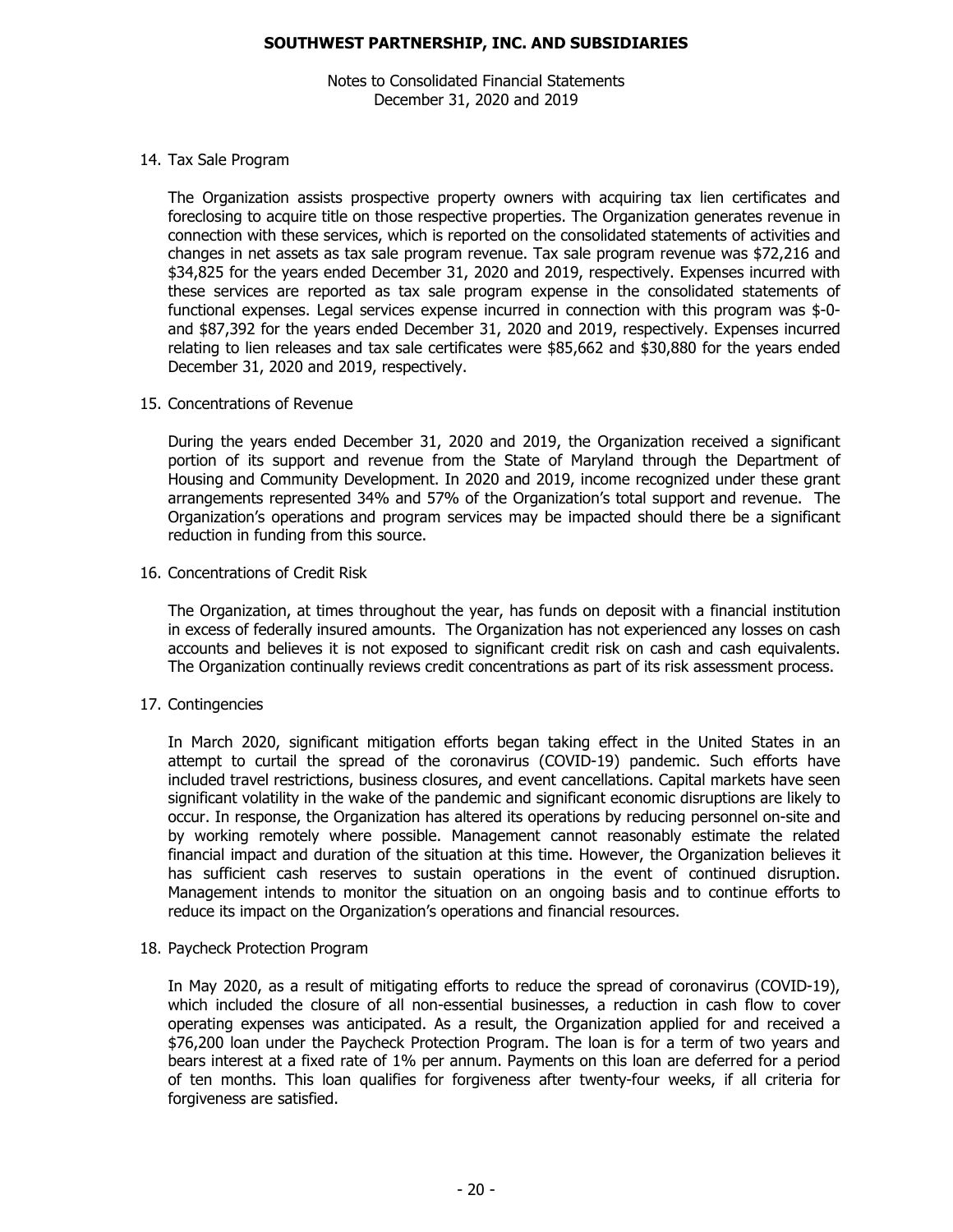Notes to Consolidated Financial Statements December 31, 2020 and 2019

#### 18. Paycheck Protection Program (continued)

As of December 31, 2020, the Organization had incurred \$76,200 of eligible expenses and, thus, satisfied the criteria for recognition of income. The \$76,200 of income is reflected as other income - PPP forgiveness in the consolidated statement of activities and changes in net assets for the year ended December 31, 2020.

#### 19. Related Party Transactions

The Organization's member entities consists of seven neighborhood associations and six anchor institutions: the Barre Circle Community Association, the Hollins Roundhouse Neighborhood Association, the Franklin Square Neighborhood Association, the Mount Clare Community Council, Citizens of Pigtown, Poppleton NOW!, and the Union Square Association (neighborhood associations); as well as the B&O Railroad Museum, Bon Secours Baltimore Health System, the University of Maryland Baltimore, the University of Maryland BioPark, the University of Maryland Medical Center, and Wexford Science and Technology (anchor institutions). Financial support from the anchor institutions totaled \$175,000 and \$195,000 during the years ended December 31, 2020 and 2019, respectively, and is included within grants on the consolidated statements of activities and changes in net assets. Receivables from the anchor institutions totaled \$70,000 and \$20,000 at December 31, 2020 and 2019, respectively, and are included in grants and contributions receivable on the consolidated statement of financial position.

#### 20. Prior Period Adjustment

In the prior period, the Lord Baltimore Theatre building was being depreciated when in fact the project is still under construction during 2020 and through the issuance date of these financial statements. Accordingly, the prior period financial statements have been restated to reclassify the project as construction in progress, reflect the removal of excess depreciation of \$22,434, and capitalize interest expense of \$2,941. In addition, acquisition costs of \$3,000 related to the North Gilmor project properties was found to be improperly expensed in the prior year. The Organization also advanced a developer \$7,000 in the form of a loan, that was originally expensed in 2019. This resulted in a total understatement of net assets without donor restrictions of \$35,375 at December 31, 2019. The prior period financial statements have been restated to recognize the capitalization of the various property costs and loans receivbale in the proper period.

#### 21. Subsequent Events

The Organization has evaluated subsequent events through March 3, 2022, the date the financial statements were available to be issued.

Subsequent to year end, 1506 W Baltimore LLC was formed for the purpose of acquiring a development property.

Subsequent to year end, SoWeBo Lord Baltimore LLC was formed for the purpose of holding the Lord Baltimore theater property to be held for community development.

The Organization entered into an agreement to lease office space effective June 1, 2021, at 1317 W. Baltimore Street for \$640 per month for one year.